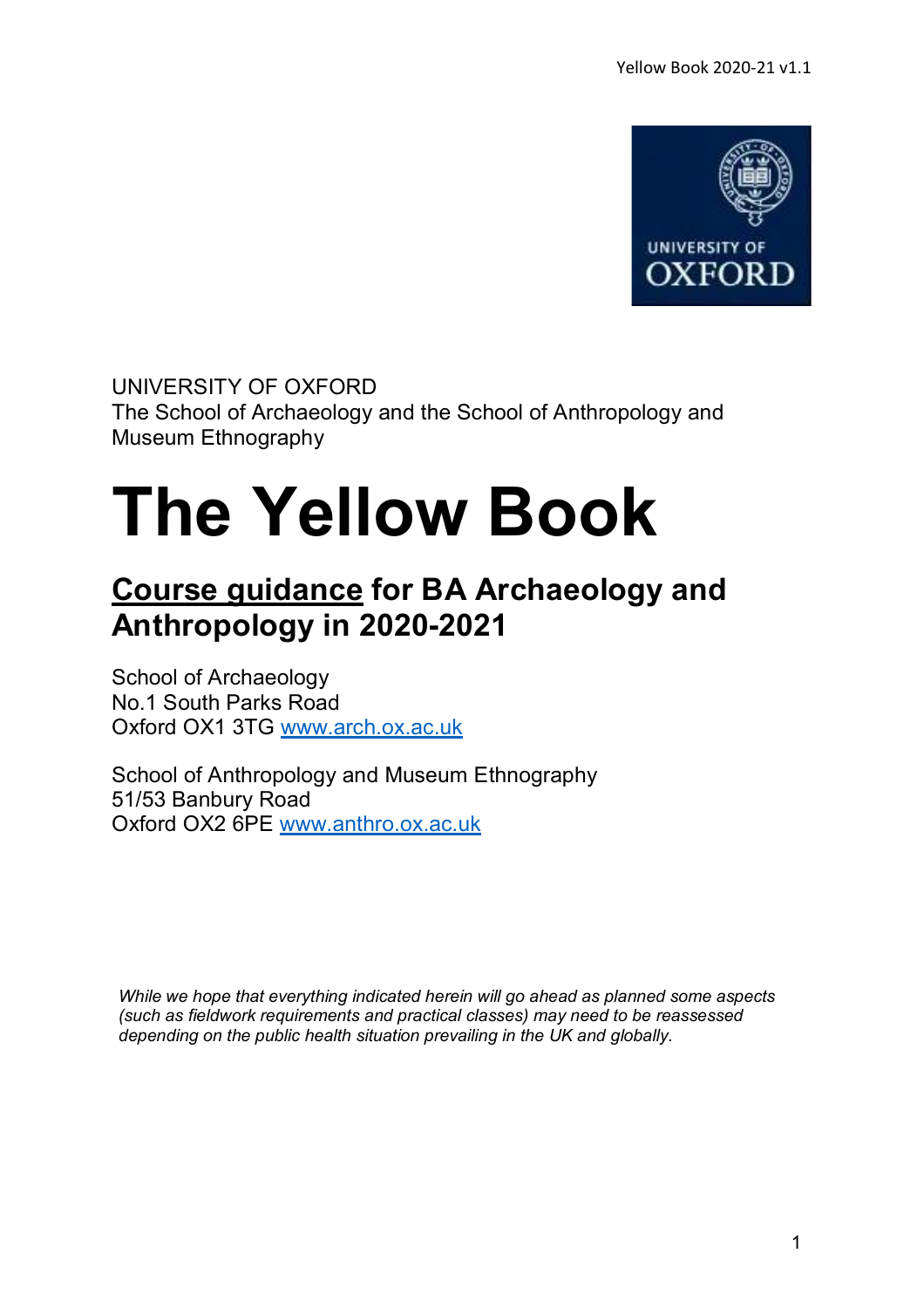### **Foreword**

#### Dear Students

As the Heads of the School for Archaeology and the School of Anthropology and Museum Ethnography (SAME), it is our pleasure to congratulate and welcome you as the newest members of our dynamic community here within the University of Oxford. We hope that the next three years will be fulfilling and enjoyable.

You have chosen to study human cultures, past and present. Our two disciplines are fundamental to gaining an understanding of who we humans are. Our BA programme in Archaeology and Anthropology is unusual in the way it combines both subjects throughout the course, offering a comprehensive and broad guide to the richness and diversity of human cultural experience through space and time. Six institutions at Oxford are involved: the Institutes of Archaeology and of Social and Cultural Anthropology, the Research Laboratory for Archaeology and the History of Art, the Ashmolean Museum, the Pitt Rivers Museum, and the Oxford University Museum of Natural History. If you haven't visited any of the museums yet, don't worry, you'll be taking lessons and practical sessions in them throughout the course and you may even get to work as an intern in one.

Whilst studying with us you will also take advantage of Oxford's world-leading libraries—the Bodleian, the Sackler, the Balfour and Tylor Libraries, and of course your college libraries. But it's not all reading! At the end of your firstyear the world is your oyster as you undertake your own four-week archaeological or anthropological project (subject to approval, of course!).

The 'Yellow Book' provides information and guidance for the course. Its sister publication the 'Green Book' details the course syllabus. If you have any questions our administrative and academic staff are ready to hear from you and look forward to supporting you throughout your degree.

We wish you all the best in your studies, and for your time at Oxford!

*Elizabeth Ewart* ABogaard

Dr Elizabeth Ewart (Head of School - SAME) and Prof. Amy Bogaard (Head of School - School of Archaeology)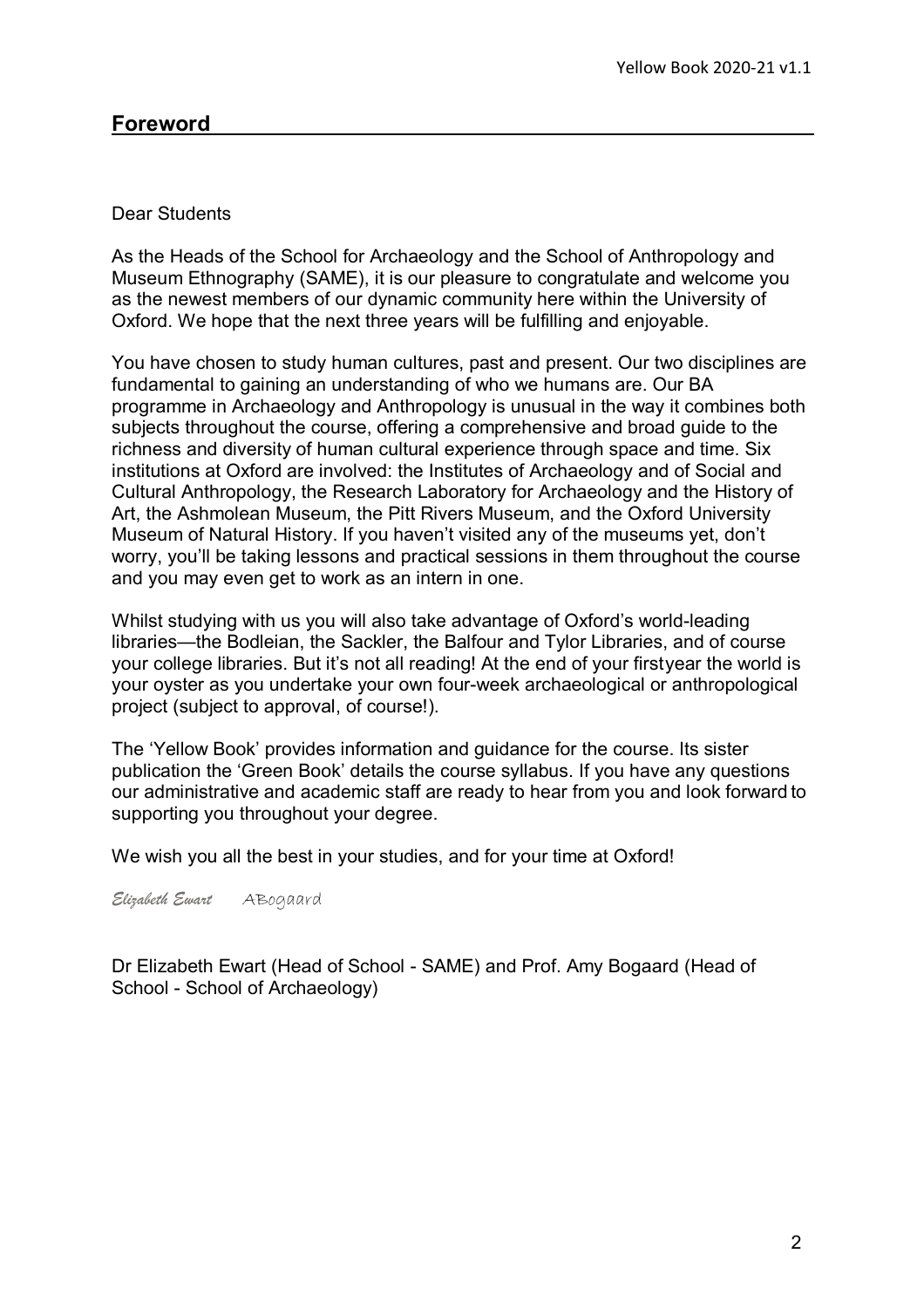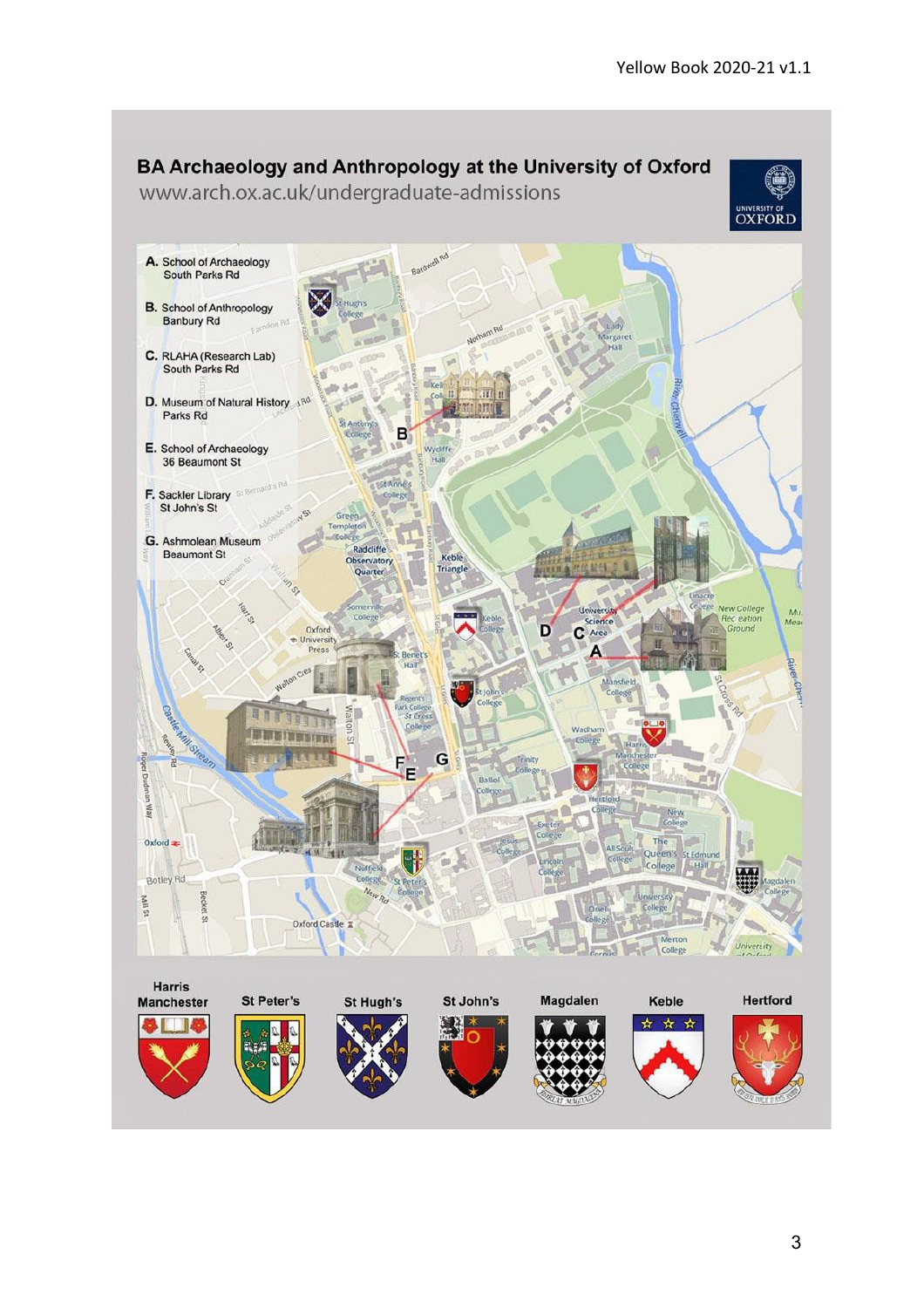### <span id="page-3-0"></span>**Dates of Full Terms**

Michaelmas: 2020: Sunday 11 October – Saturday5 December 2020

Hilary 2021: Sunday 17 January – Saturday 13 March 2021

Trinity 2021: Sunday 25 April – Saturday 19 June 2021

### **Disclaimer**

This is a guide for the convenience of students and staff. The definitive record of the course regulations can be found in the *Examination Regulations (*[http://www.admin.ox.ac.uk/examregs/\)](http://www.admin.ox.ac.uk/examregs/). Should there be, or appear to be, any conflict between statements in this handbook and the *Examination Regulations* then the latter shall prevail.

Although the information in this handbook is accurate at the time of publication, aspects of the programme and of departmental practice may be subject to modification and revision. The University reserves the right to modify the programme in unforeseen circumstances, or where the process of academic development and feedback from students, quality assurance processes or external sources, such as professional bodies, requires a change to be made. In such circumstances, revised information will be issued.

### **Data Protection Act 1998**

You should have received from your College a statement regarding student personal data, including a declaration for you to sign indicating your acceptance of that statement. Please contact your College's Data Protection Officer if you have not. Further information on the Act can be obtained at [www.admin.ox.ac.uk/councilsec/dp/index.shtml.](http://www.admin.ox.ac.uk/councilsec/dp/index.shtml)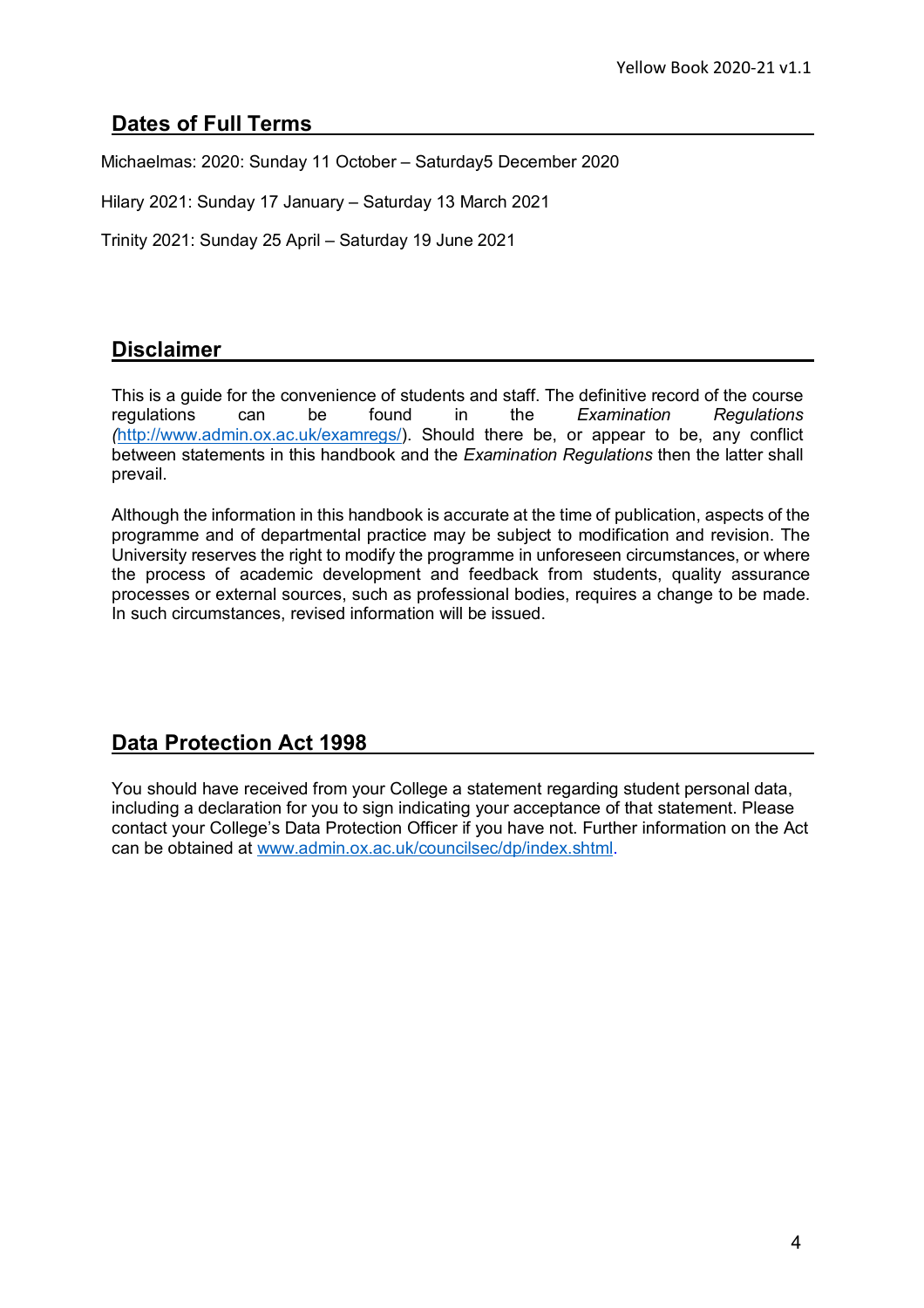# **Contents**

Foreword; Dates of Full Terms; Disclaimer; Data Protection Act 1998

- 1. [Useful contacts](#page-5-0)
- 2. [Useful](#page-5-1) links
- 3. Key [dates/deadlines](#page-6-0)
- 4. Course [Overview](#page-7-0)
- 5. [Organisation of teaching and](#page-8-0) learning
	- 5.1. Your [Tutor](#page-9-0)
	- 5.2. Course [Co-ordinators](#page-10-0)
	- 5.3. [Lectures](#page-11-0)
	- 5.4. [Tutorials](#page-10-1)
	- 5.5. [Practical](#page-11-1) Classes
	- 5.6. [Fieldwork](#page-12-0)
- 6. [Dissertation](#page-14-0)
	- 6.1. An ideal [timetable](#page-14-1)
	- 6.2. [Guidelines for](#page-15-0) writing
	- 6.3. [Dissertation Format](#page-17-0) Guidelines
- 7. [Exams](#page-19-0)
	- 7.1. Exam [conventions](#page-20-0)
	- 7.2. [Examination](#page-20-1) entry
	- 7.3. [Examination dates & Past Exam](#page-20-2) Papers
	- 7.4. [Sitting your exam](#page-20-3)
	- 7.5. [External examiner and examiner](#page-20-4) reports
	- 7.6. Academic [Transcripts](#page-19-0)
	- 7.7. Guidance on [Examinations](#page-21-0)
- 8. [Fieldwork](#page-24-0)
	- 8.1. Finding [fieldwork](#page-24-1)
	- 8.2. [Risk Assessments and Travel](#page-24-2) Insurance
- 9. [Plagiarism](#page-26-0)
- 10. [Audio Recording of](#page-27-0) Lectures
- 11. [Equality and Diversity](#page-28-0) Unit
- 12. Student [representation](#page-29-0)
- 13. [Complaints and academic](#page-30-0) appeals
- 14. [Work Experience and Career](#page-31-0) Development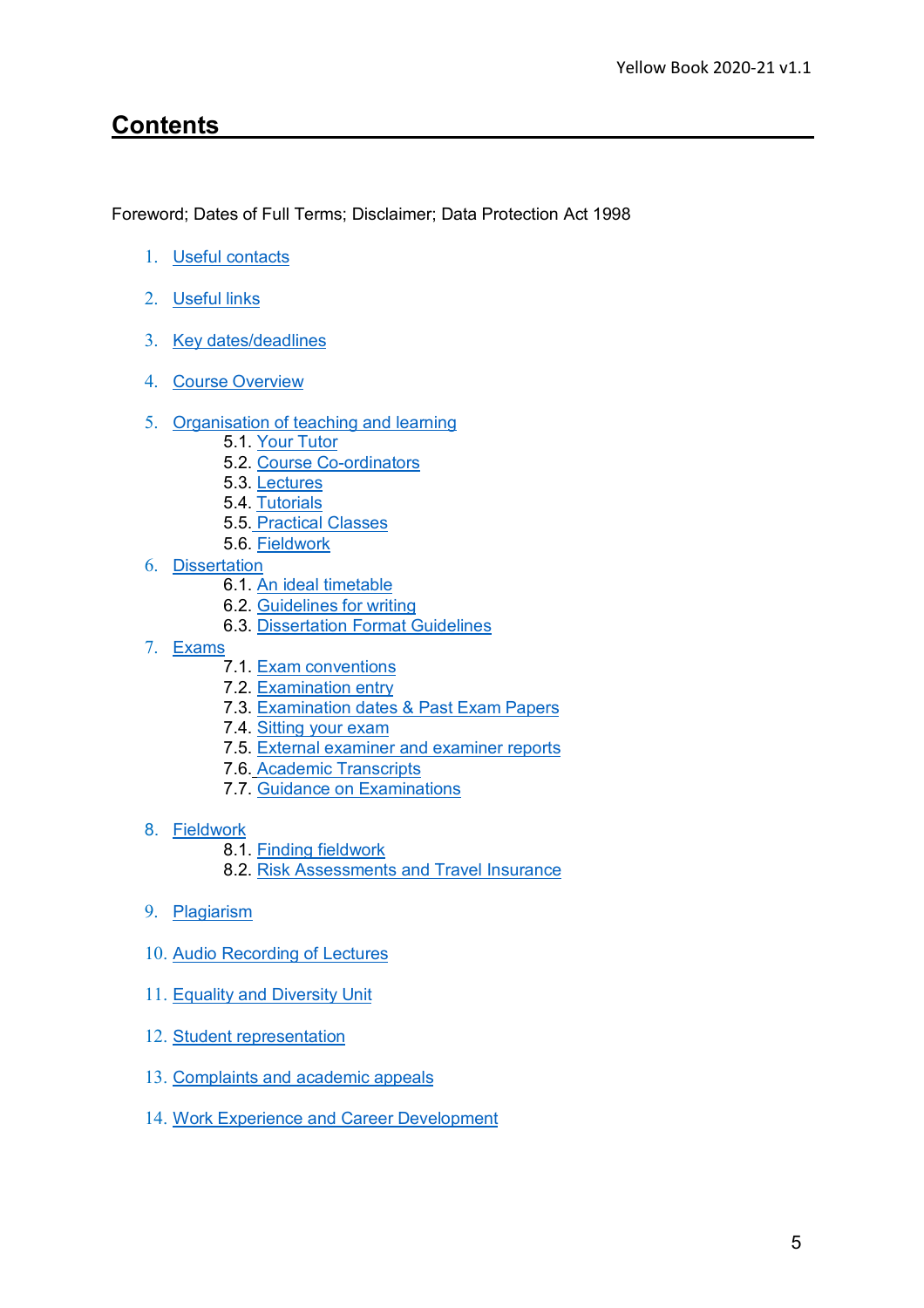# <span id="page-5-0"></span>**1.Useful Contacts**

#### **Course Administration**

- Undergraduate Course Administrator Robyn Mason (School of Archaeology) [ugsupport@arch.ox.ac.uk](mailto:ugsupport@arch.ox.ac.uk) 01865 (2)78121
- Undergraduate Representative (2020-21) Heidi Cooke (Magdalen College)
- Director of Undergraduate Studies for Archaeology and Anthropology Prof. Peter Mitchell (St Hugh's College and School of Archaeology)

#### **Other useful contacts:**

| Bodleian Main Desk - reader.services@bodleian.ox.ac.uk                                          | (2)77162 |
|-------------------------------------------------------------------------------------------------|----------|
| Archaeology and Tylor Anthropology Librarian - Helen Worrell<br>helen.worrell@bodleian.ox.ac.uk | (2)74582 |
| Balfour Librarian (Pitt Rivers) - Mark Dickerson                                                |          |
| <b>Tylor Library Assistant - Martin Pevsner</b><br>anthropology-enquiries@bodleian.ox.ac.uk     | (2)74671 |
| Oxford University Computing Services - contact@it.ox.ac.uk                                      |          |
| Oxford Student Union - enquiries@ousu.org                                                       | (2)88452 |



<span id="page-5-1"></span>**Q: Are you on our undergraduate [Facebook page?](https://www.facebook.com/groups/926669227477402/) Search for 'BA Arch & Anth at Oxford' and follow us on Twitter & Instagram [@School\_of\_arch]**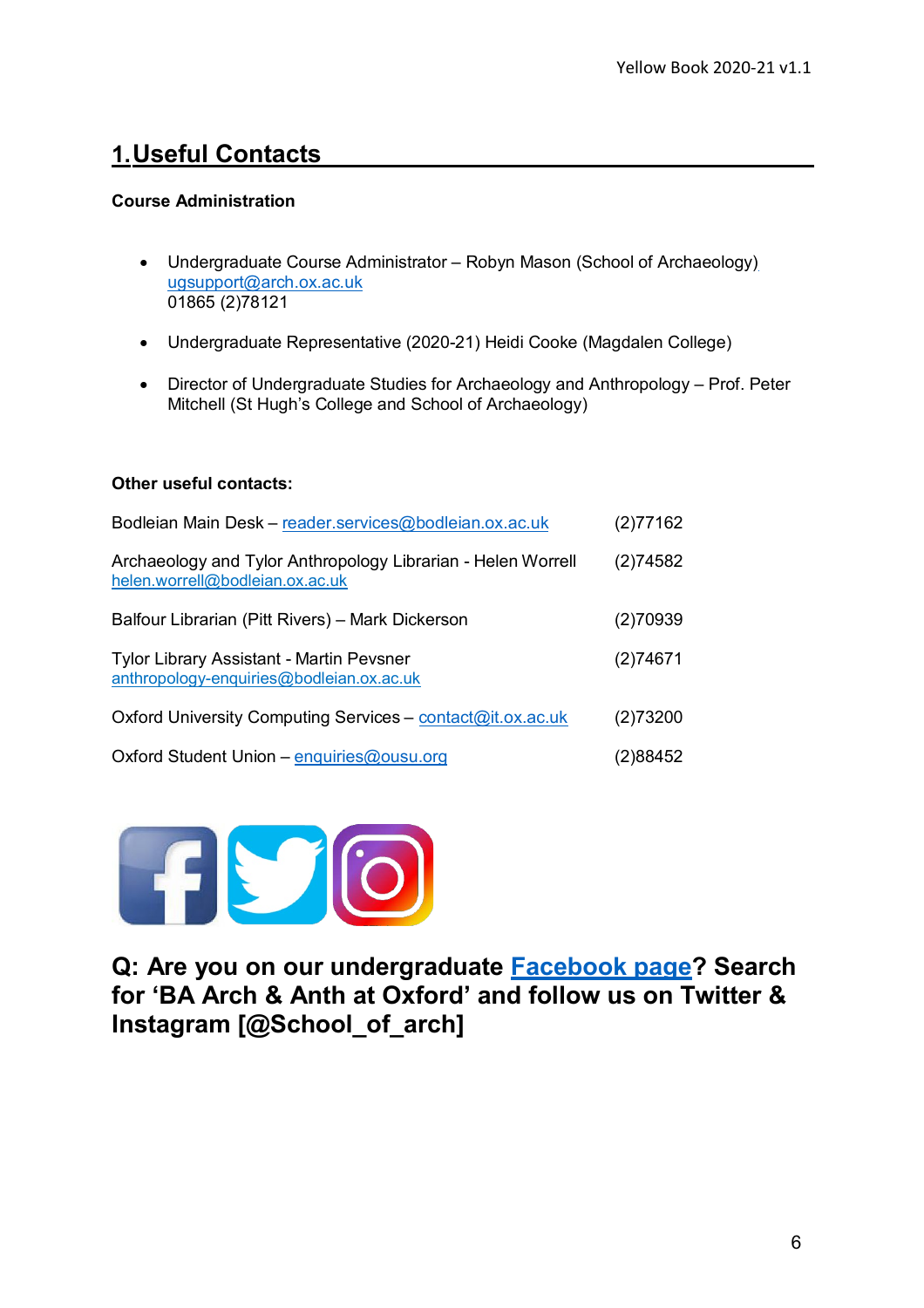# <span id="page-6-0"></span>**2.Useful Links**

School of Archaeology: [www.arch.ox.ac.uk](http://www.arch.ox.ac.uk/)

School of Anthropology and Museum Ethnography: [www.anthro.ox.ac.uk](http://www.anthro.ox.ac.uk/)

Canvas: [www.canvas.ox.ac.uk](http://www.canvas.ox.ac.uk/)

Weblearn: https://weblearn.ox.ac.uk/portal/site/:socsci:archinst

Term timetables:<http://www.arch.ox.ac.uk/lecture-list.html>

Green Book and Yellow Book online versions:<https://www.arch.ox.ac.uk/course-structure>

Oxford University Archaeological Society: <https://sites.google.com/site/ouarchaeologicalsociety/>

Oxford University Anthropological Society: [http://www.anthro.ox.ac.uk/current](http://www.anthro.ox.ac.uk/current-students/oxford-university-anthropological-society)[students/oxford-university-anthropological-society](http://www.anthro.ox.ac.uk/current-students/oxford-university-anthropological-society)

Oxford University's Society for Lesbian. Gay, Bisexual, Transgender and Queer People: [http://www.oxlgbtq.org.uk](http://www.oxlgbtq.org.uk/)

Oxford University Nightline: [http://oxfordnightline.org](http://oxfordnightline.org/)

Student Advice Service: [www.ousu.org/advice](http://www.ousu.org/advice)

Oxford University Travel Insurance[:https://www.admin.ox.ac.uk/finance/insurance/travel/](https://www.admin.ox.ac.uk/finance/insurance/travel/)

Oxford University Counselling: https://www.ox.ac.uk/students/welfare/counselling?wssl=1

Oxford University Career Service: [www.careers.ox.ac.uk](http://www.careers.ox.ac.uk/)

Oxford University Disability Advisory Service: [www.ox.ac.uk/students/welfare/disability](http://www.ox.ac.uk/students/welfare/disability)

Oxford University International Student Orientation Programme: [www.ox.ac.uk/students/new/international](http://www.ox.ac.uk/students/new/international)

IT Learning Programme:<http://courses.it.ox.ac.uk/>

Oxford University Sports: [www.sport.ox.ac.uk](http://www.sport.ox.ac.uk/)

Oxford University Dramatic Society: [www.ouds.org](http://www.ouds.org/)

Oxford University Music Society:<http://oums.org/>

*[Back to contents](#page-3-0)*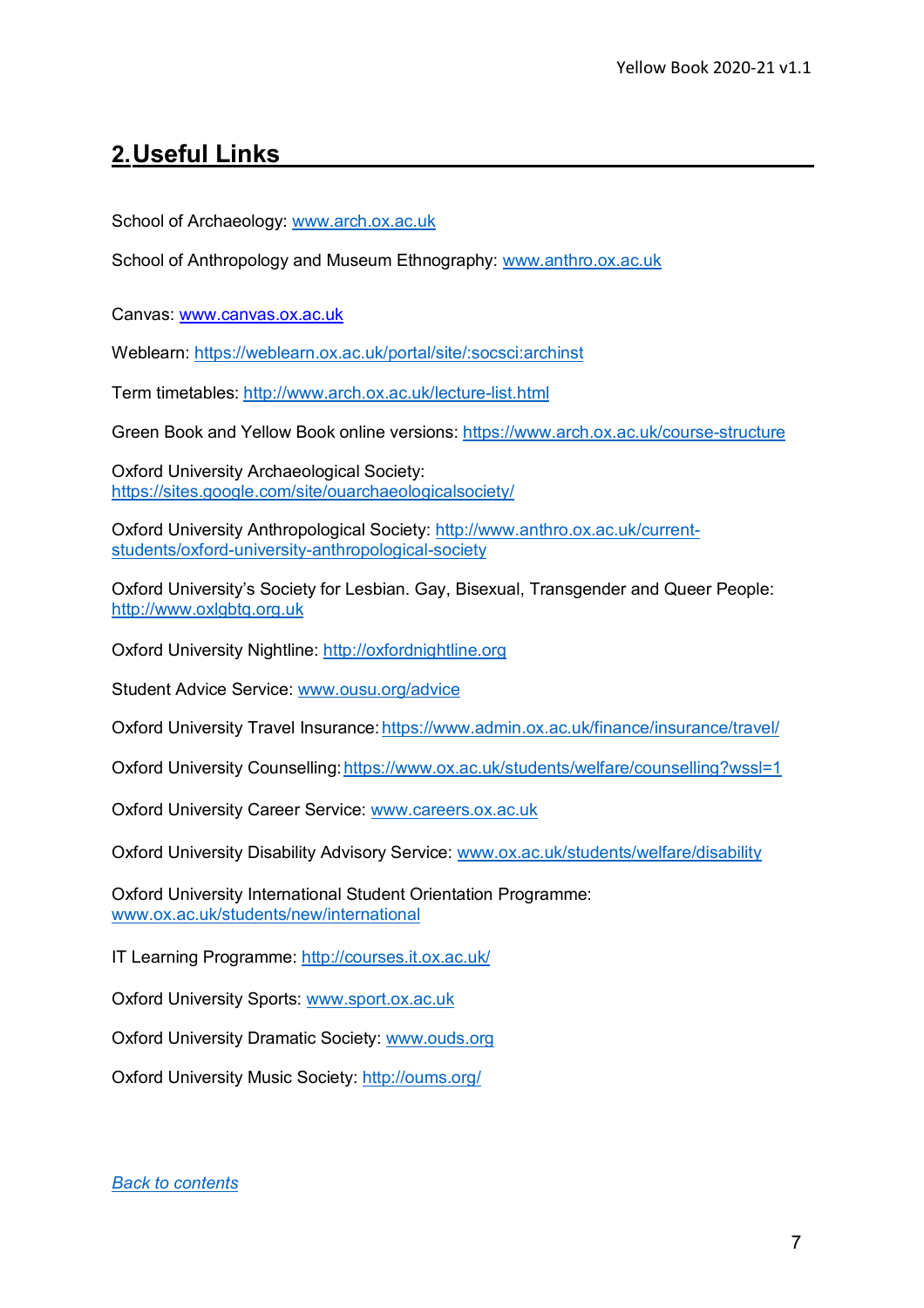$\overline{\phantom{a}}$ 

# **3. Key Dates and Deadlines**

<span id="page-7-0"></span>

| <b>Michaelmas Term</b> |                       |                                                                                                                                                |  |
|------------------------|-----------------------|------------------------------------------------------------------------------------------------------------------------------------------------|--|
| <b>Week</b>            | Year                  | <b>Deadline item</b>                                                                                                                           |  |
| <b>Dissertation</b>    |                       | <b>Options</b><br><b>Fieldwork</b>                                                                                                             |  |
| MT <sub>0</sub>        | 1 <sup>st</sup> years | Induction day and evening reception (Friday)                                                                                                   |  |
| <b>MT 1</b>            | $2nd$ years           | Induction meeting for the FHS with DoUGs, (Friday)                                                                                             |  |
| MT 1 to 4              | $2nd$ years           | Students hold preliminary discussions with their CT as to their dissertation topic                                                             |  |
| <b>MT 6</b>            | 3rd years             | Submit dissertation title, topic summary and supervisor name to<br>ugsupport@arch.ox.ac.uk for final approval by the Board of Examiners        |  |
| <b>MT 7</b>            | 2 <sup>nd</sup> years | Dissertation Briefing Meeting (Friday)                                                                                                         |  |
| <b>MT 8</b>            | $2nd$ years           | Submit Fieldwork Report and Fieldwork Attendance Certificate to tutor                                                                          |  |
| <b>MT 8 or 9</b>       | 3rd years             | Submit a full first draft of their dissertation to their supervisor                                                                            |  |
| <b>Hilary Term</b>     |                       |                                                                                                                                                |  |
| HT <sub>1</sub>        | 3rd years             | Dissertation Presentation day (Monday 18 January)                                                                                              |  |
| <b>HT2</b>             | 1 <sup>st</sup> years | Fieldwork Conference (Friday)                                                                                                                  |  |
| HT 1 to 4              | 1 <sup>st</sup> years | Students discuss with CT proposed Fieldwork Project(s) to take place in the<br>Long Vacation after the 1 <sup>st</sup> year of study.          |  |
|                        |                       | <b>Fieldwork Risk Assessment &amp; Insurance Applications must be submitted</b><br>by Friday week 4 TT                                         |  |
| HT <sub>9</sub>        | 1st & 2nd<br>years    | Discuss with your CT which options you might like to take. Refer to the Green<br>Book and the 'Options GRID' spreadsheet.                      |  |
| HT <sub>9</sub>        | 1 <sup>st</sup> years | Students must submit their <b>Fieldwork Project Proposal</b> to UG Support by<br>midday, Friday for approval by the Standing Committee         |  |
| HT <sub>9</sub>        | 3rd years             | Submit two copies of their dissertation to the Chairman of Examiners, Honour<br>School of Archaeology and Anthropology by midday, Friday       |  |
| <b>Trinity Term</b>    |                       |                                                                                                                                                |  |
| TT <sub>0</sub>        | 2 <sup>nd</sup> years | Students submit their dissertation proposal (online form) by Wed                                                                               |  |
| <b>TT 2 to 4</b>       | 1st & 2nd<br>years    | Option choosing window opens & closes. Submit your option paper choices to<br>your CT by midday, Friday week 4                                 |  |
| <b>TT4</b>             | 1st & 2nd<br>years    | Submit their signed and completed Fieldwork and/or Dissertation Risk<br>Assessments for their summer fieldwork projects to ugsupport by Friday |  |
| TT 5 & 6               | 3rd years             | <b>Final Honour School Exams</b>                                                                                                               |  |
| TT <sub>8</sub>        | 3rd years             | Honour School reception for finalists, Friday 4pm                                                                                              |  |
| TT <sub>9</sub>        | 1 <sup>st</sup> years | <b>Honour Moderations Exams</b>                                                                                                                |  |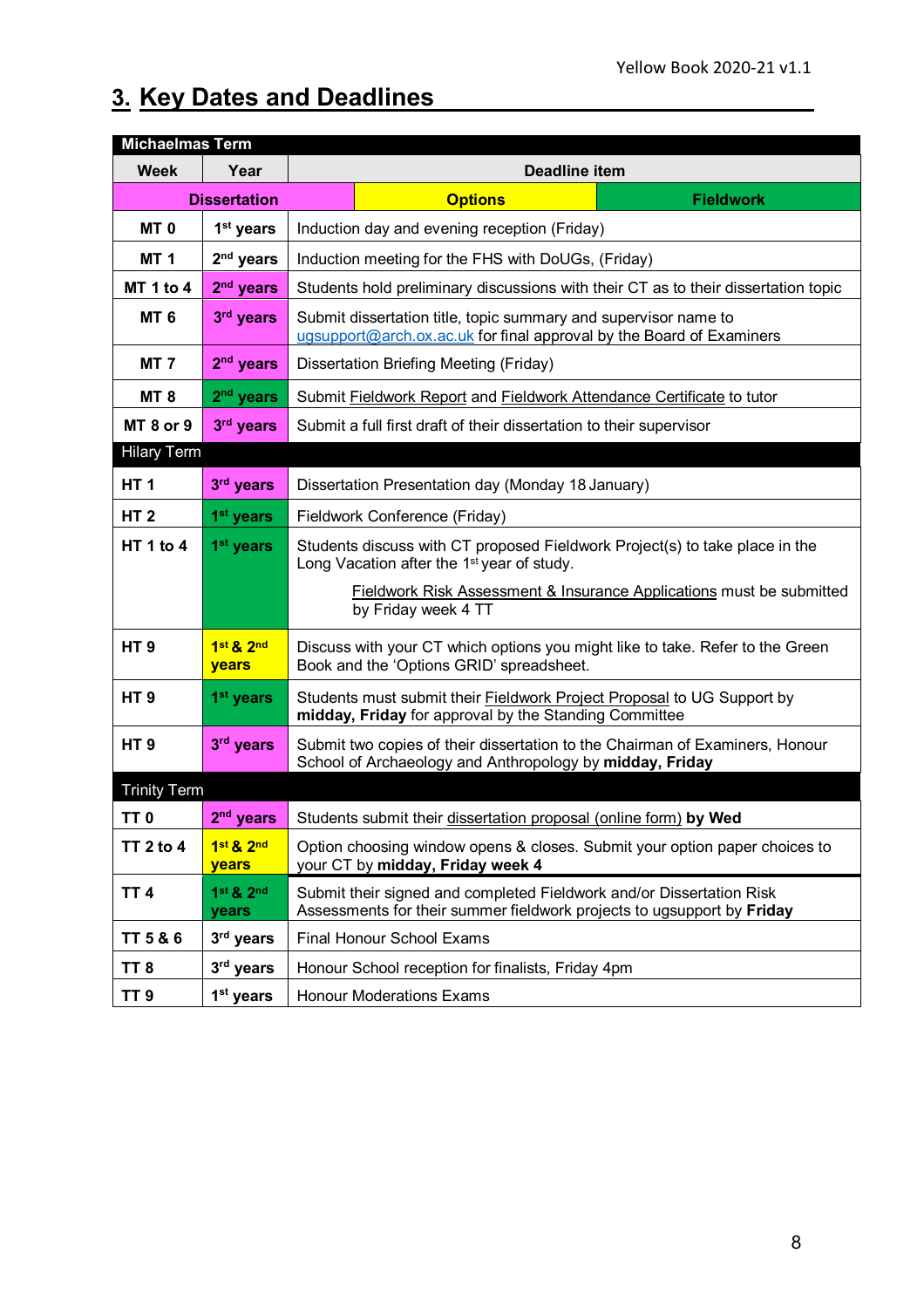# **4. Course Overview**

Students reading BA Archaeology and Anthropology undertake 4 core papers in their first year. While some relevant aspects of the Honour School may have been covered in subjects studied at school the Honour Moderations course (Mods) taken in the first year offers a broad introduction which assumes no prior knowledge of the constituent disciplines. These subjects are examined in Trinity Term of the first year by four three-hour papers of three questions each. The first Long Vacation includes a period of fieldwork.

The second and third years are occupied in preparation for four core papers and three option papers of the Final Honour School (FHS), and the writing of a 15,000-word dissertation on a subject approved by the Standing Committee.

The FHS continues the principle of balancing detailed knowledge of particular periods and areas (or scientific topics), which are explored as option subjects. Students choose three option subjects, either anthropological or archaeological, to study in their second and third years.

These together with four core papers are examined in Trinity Term of the third year.

#### **Core papers:**

#### **Honour Moderations (1st year)**

Paper 1. Introduction to World Archaeology Paper 2. Introduction to Anthropological Theory Paper 3. Perspectives on Human Evolution Paper 4. The Nature of Archaeological and Anthropological Enquiry

#### **Final Honour School (2nd and 3rd years)**

Paper 1. Social Analysis and Interpretation Paper 2. Cultural Representations, Beliefs and Practices Paper 3. Landscape and Ecology Paper 4. Urbanism and Society

*For more information about each paper and option, etc. please refer to the Green Book***.**

<span id="page-8-0"></span>*[Back to contents](#page-3-0)*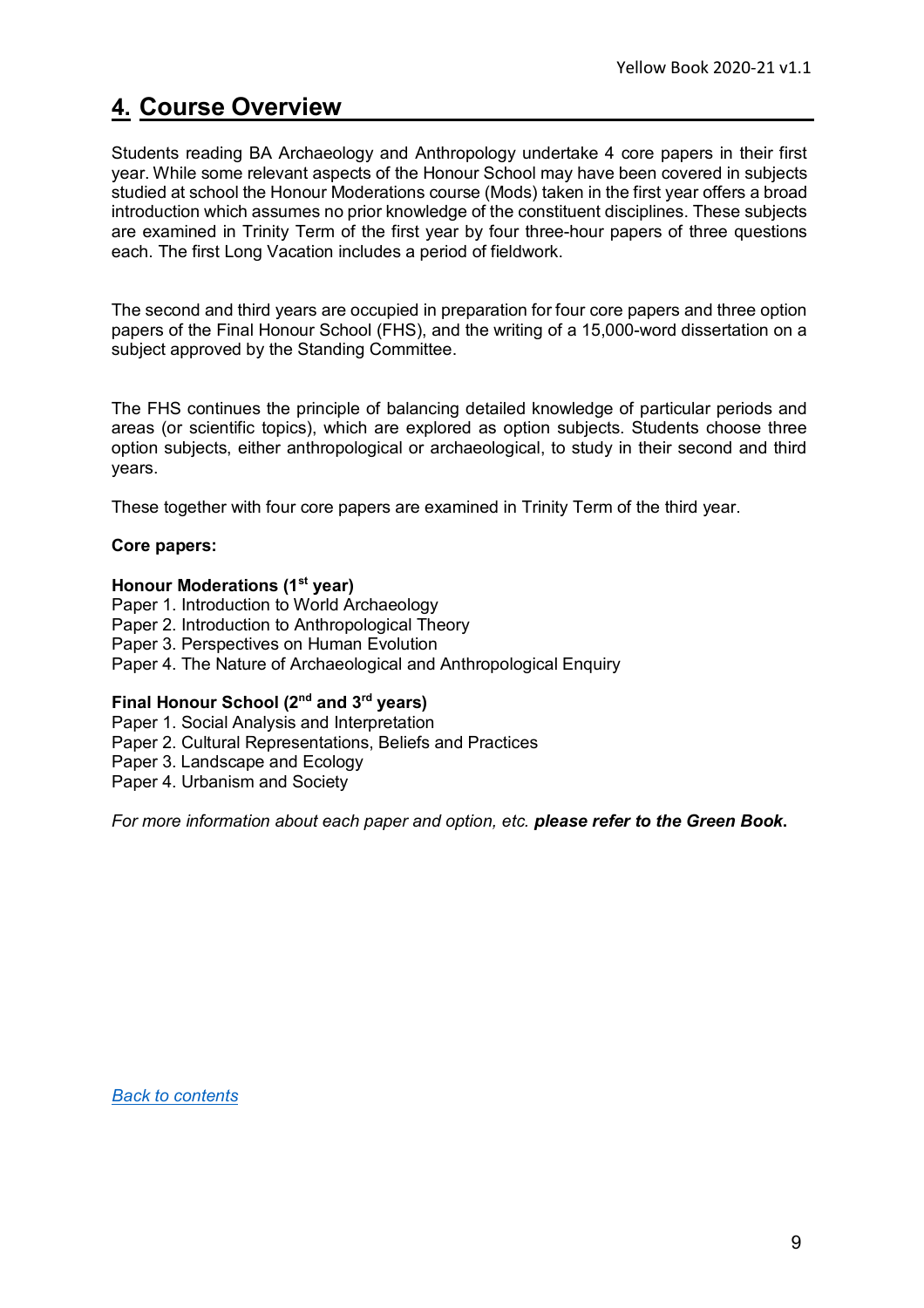# **5. Organisation of Teaching and Learning**

# <span id="page-9-0"></span>**5.1. Your College Tutor**

You will meet your college tutor (or one of them) during the first few days of your course. They will have made arrangements for your tutorials and the various classes you will be taking, and will discuss with you the options which you might choose and your timetable for studying them. When you have concerns or doubts, particularly if they are of an academic nature, your tutor will normally be the first person to consult: you should not hesitate to do this **and you should normally do this with regard to any academic matter before approaching anyone else.**

The college tutor is in sole charge of the teaching of any undergraduate reading Archaeology and Anthropology in his or her college and that includes:

- arranging all the tutorials the student needs
- helping the student to find a suitable fieldwork project
- helping the student to choose their three option papers for the FHS
- helping the student to devise a suitable dissertation topic
- ensuring that students submit their fieldwork proposals, fieldwork report, slate of options and dissertation topic at the required time.

It will probably be a rule of your College that you call on College Tutors at the beginning of each term to arrange tuition, and at the end of term to arrange vacation reading and next term's subjects. In any case it would be wise to pay such calls, if necessary, on your own initiative. Colleges have different rules about when term 'begins'. The official start is Sunday of First Week of Full Term, but you will certainly be expected back before then, and you should try to ensure that by the Sunday you know who your tutors for the term will be, have met or corresponded with them, and have been set work and assigned tutorial times by them.

Most Colleges have a system of feedback whereby you can comment on your tutorials (including your own performance within them) and your tutors: this is normally done by a written questionnaire, though the format varies considerably. Please do use these questionnaires: confidentiality can always be assured if you wish, and comments (even if made anonymously) are extremely useful both to the College and to the tutors themselves. If you come to feel that you need a change of tutor, don't just do nothing, but take the problem to someone else in your College – your College Tutor (if he or she is not the individual in question), your JCR Academic Representative, your Senior Tutor, the Women's Adviser, the Chaplain, or even the Head of College, if necessary. Such problems are rare, but most arise from a personality-clash that has proved intractable. However, since in a university of Oxford's size there are likely to be alternative tutors for nearly all your subjects, there's no point in putting up with a relationship which is impeding your academic progress. In these circumstances you can usually expect a change, but not necessarily to the particular tutor whom you would prefer.

At the end of each term you can expect formal reports on your work, either alone with your College Tutor, or with the Head of College, perhaps in the presence of your Tutors. These are intended to be two-way exchanges: if you have concerns about your work or your tuition, do not hesitate to say so.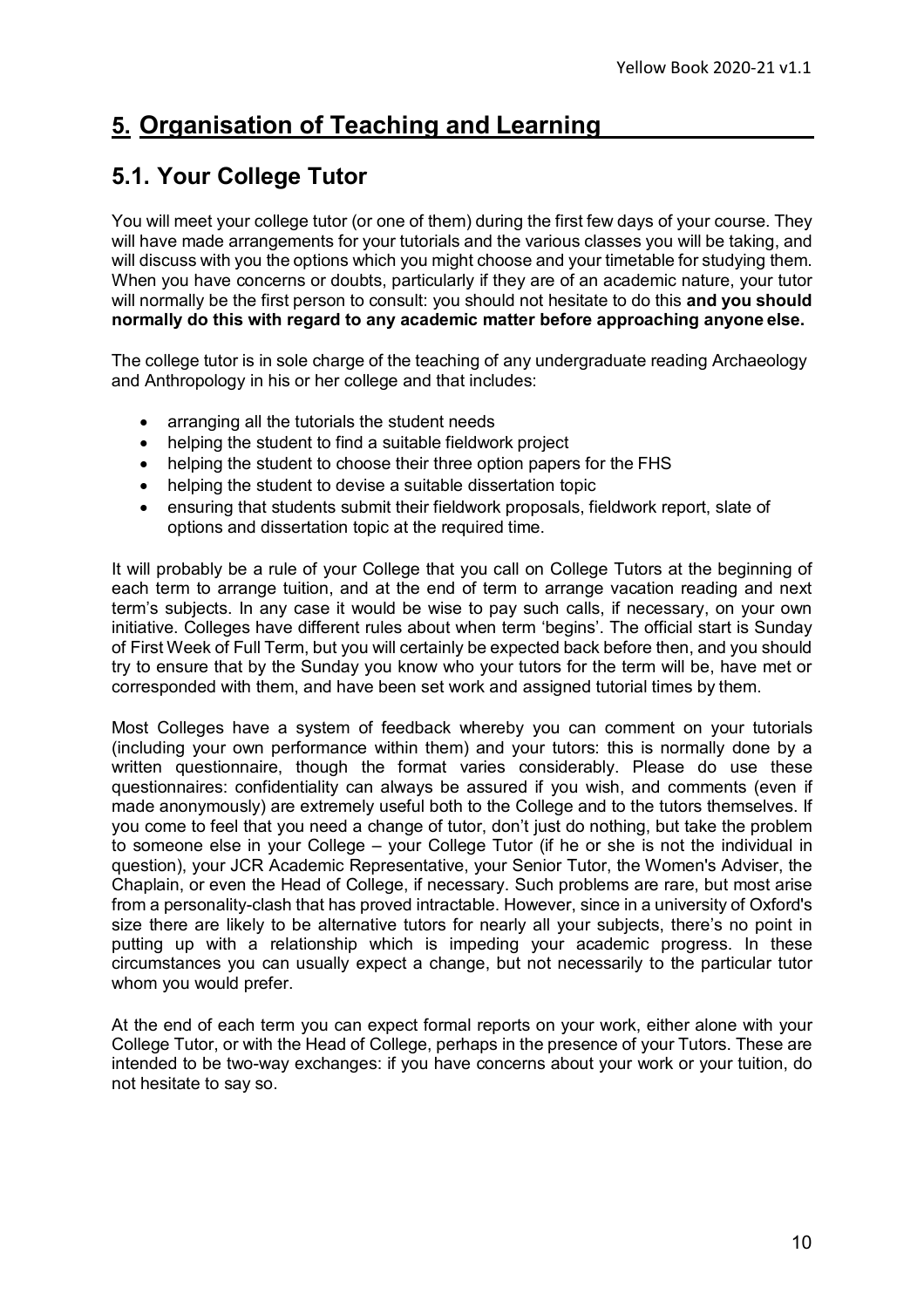# <span id="page-10-0"></span>**5.2. Course Co-ordinators**

The Course co-ordinator manages all aspects of an individual course or paper including:

- 1. the syllabus and lecture programme
- 2. the list of proposed tutorial topics (though these are for guidance only and individual tutors may vary what is suggested) and the course bibliography
- 3. arranging for the lectures for the course to be given (negotiating with all lecturers involved, booking rooms, and sorting out timings that do not clash with other classes)
- 4. providing tutors for their paper with relevant documentation

If tutors or students have any queries about a particular course these should be made to the course co-ordinator, and the course co-ordinator should be ready to advise on, for example, who might appropriately tutor a given student for the course. If the course needs tutorials to be given by more than one type of specialist, in some special order, or at some specific time of the year, it is the responsibility of the course co-ordinator to ensure that college tutors are informed of this.

The course co-ordinator should annually, in consultation with those lecturing for the course and also those giving tutorials for the course, revise *The Green Book* entry i.e. syllabus, scheme of lectures, list of proposed tutorial topics and course bibliography. All proposed revisions should be notified to Undergraduate Administrator of the School of Archaeology in the first instance through the [ugsupport@arch.ox.ac.uk.](mailto:ugsupport@arch.ox.ac.uk)

The course co-ordinator will supply lists of tutorial topics and, if requested, sample examination questions to the examiners. After Trinity Term the Undergraduate Administrator will circulate a draft of the Green Book for the coming academic year. It is the responsibility of course co-ordinators to check this draft, ensure that it represents accurately their intentions for the course, make sure that all lecturers involved are aware well in advance of exactly when they are to perform, book all appropriate lecture rooms, and answer any specific queries which the Administrator may raise.

In the cases of timetabling clashes it is the course co-ordinator's responsibility to liaise with the other course co-ordinator involved and resolve the clash.

# <span id="page-10-1"></span>**5.3. Tutorials and Collections**

In addition to lectures, which you are strongly advised to attend, the other main focus of teaching throughout your time in Oxford will be tutorials. A tutorial is a meeting between the tutor and no more than 3 students. Larger groups are defined as a **class**.

Throughout Mods and FHS, undergraduates should normally receive 12 tutorials a term (i.e. the equivalent of one and a half papers). These should ideally be spaced to give **3 tutorials a fortnight**, rather than 4 in the first half of term and 8 in the second half of term. The only exceptions to this are likely to be in Trinity Term of a student's first year (when 8 only should be offered to allow time for revision for Mods), and either the Michaelmas or the Hilary Terms of the third year, when only 8 tutorials (or the equivalent in seminars) should normally be given to allow time for work on the dissertation.

**A tutorial is interactive.** The more you bring to a tutorial or class, the more you will gain from it. Tutorials are an opportunity for you to raise the issues and ask the questions which are troubling you, and to try out your own ideas in discussion with someone of greater experience; classes are an opportunity to explore issues together, and to get used to general discussion.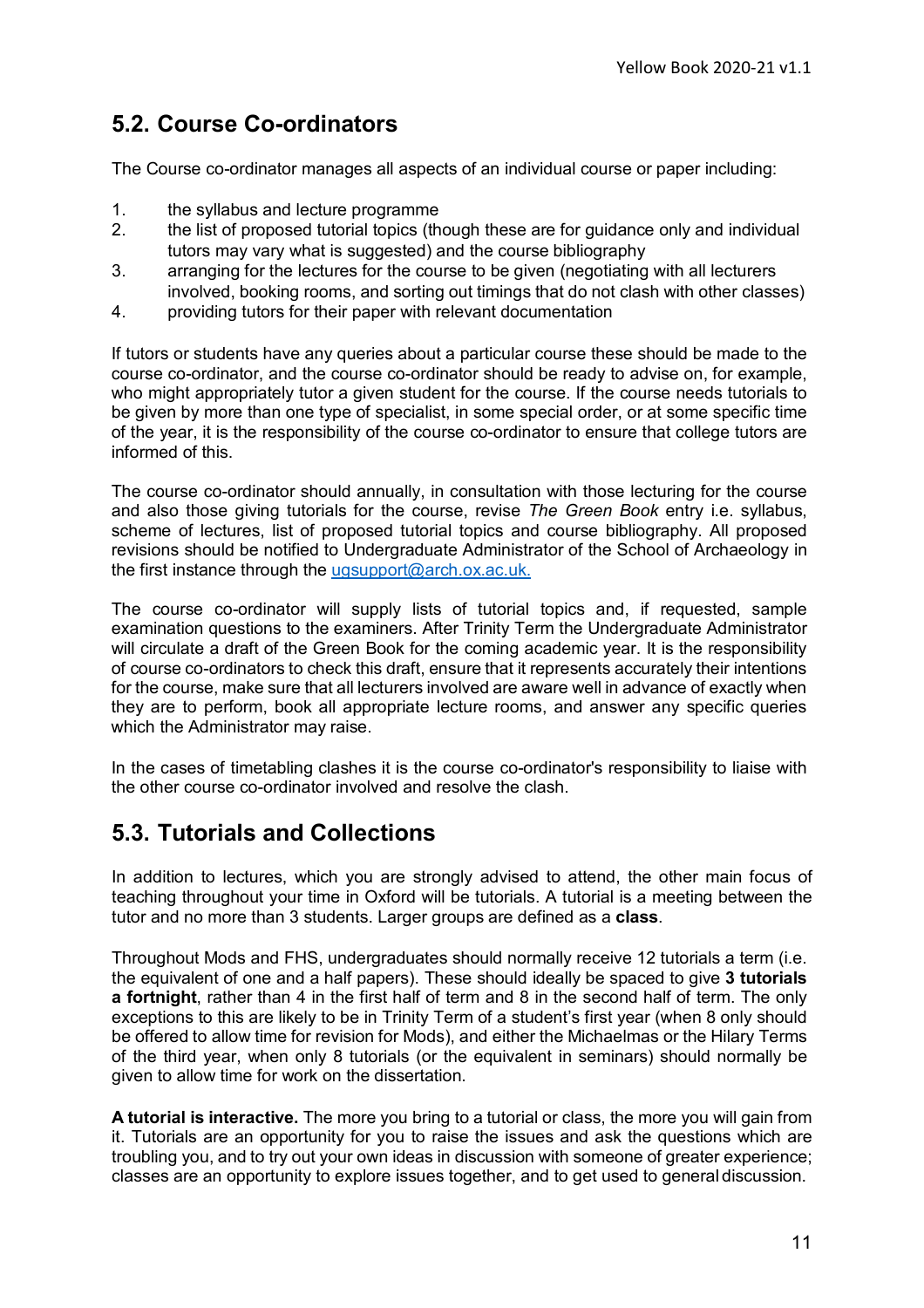For most tutorials, and for many classes, you will be asked to produce written work, and a good deal of your time will be spent writing and preparing essays on topics suggested by your tutors. They will normally direct you towards some secondary reading.

Most Colleges set at least one '**collection**', i.e. a practice examination paper, at the beginning of each term; many set two, and some expect a vacation essay as well, particularly in the Long Vacation. Collections will sometimes be on a subject studied in the previous term, sometimes on the reading which you will have covered over the vacation.

There is tremendous variety in the ways that tutors approach tutorials, and that is a strength of the system. Given this variety, do not worry if your peers in other Colleges seem to be doing things differently for any given paper; your own College Tutor knows how best to prepare you for your course and examinations.

Your tutors will give you regular feedback in the form of comments on your work. It is reasonable to expect written comments on any work a tutor takes in; but it is rare for tutorsto put marks on written work, except for collections. If you are left uncertain about the general quality of your work, do not hesitate to ask.

# <span id="page-11-0"></span>**5.4. Lectures (timetables, format & feedback)**

An archaeology and anthropology lecture list is published each term, covering all the lectures<br>
in Mods and Finals, on the School of Archaeology webpage at in Mods and Finals, on the School of Archaeology webpage at <https://archit.web.ox.ac.uk/lecture-list>

Lectures do not always coincide with the term in which you are writing essays on that subject. Important lectures may come a term or two before your tutorials; in this case you should read in advance the texts which are being lectured on, even if that reading has to be intranslation.

Each term the Undergraduate Student Representative (UG Rep) for the degree will encourage you to share your feedback about the course and papers with them at meetings in week 3 or via their email. The UG Rep shares this feedback with the Standing Committee for the degree, once in MT and HT, and twice in TT. Finalists will also be invited to attend an 'Exit Interview' with members of the Committee in Week 7 or 8 of TT. You are encouraged to provide feedback since this helps the School too and is also for the benefit of future students.

Lectures aim to provide a broad overview of fact and theory by experts in particular areas. While tutorials allow students to pursue special issues in greater depth and to develop their own views, together with skills in writing and argumentation, it is impossible to benefit fully from them — or to do well in examinations — without the broader perspectives offered by lectures.

### <span id="page-11-1"></span>**5.5. Practical classes**

Archaeology and many aspects of anthropology involve an appreciation of objects and scientific samples. The course also involves a number of practical skills concerning scientific techniques and the analysis of materials and these issues can only be addressed through practical classes. In these classes students will be able to see at first hand scientific laboratories (the University of Oxford has one of the largest laboratories for archaeological science in the country) and analyse material from archaeological sites. Practical classes are an integral part of the course and allow students to develop an appreciation of the physical evidence and its analysis that it is impossible to achieve second hand.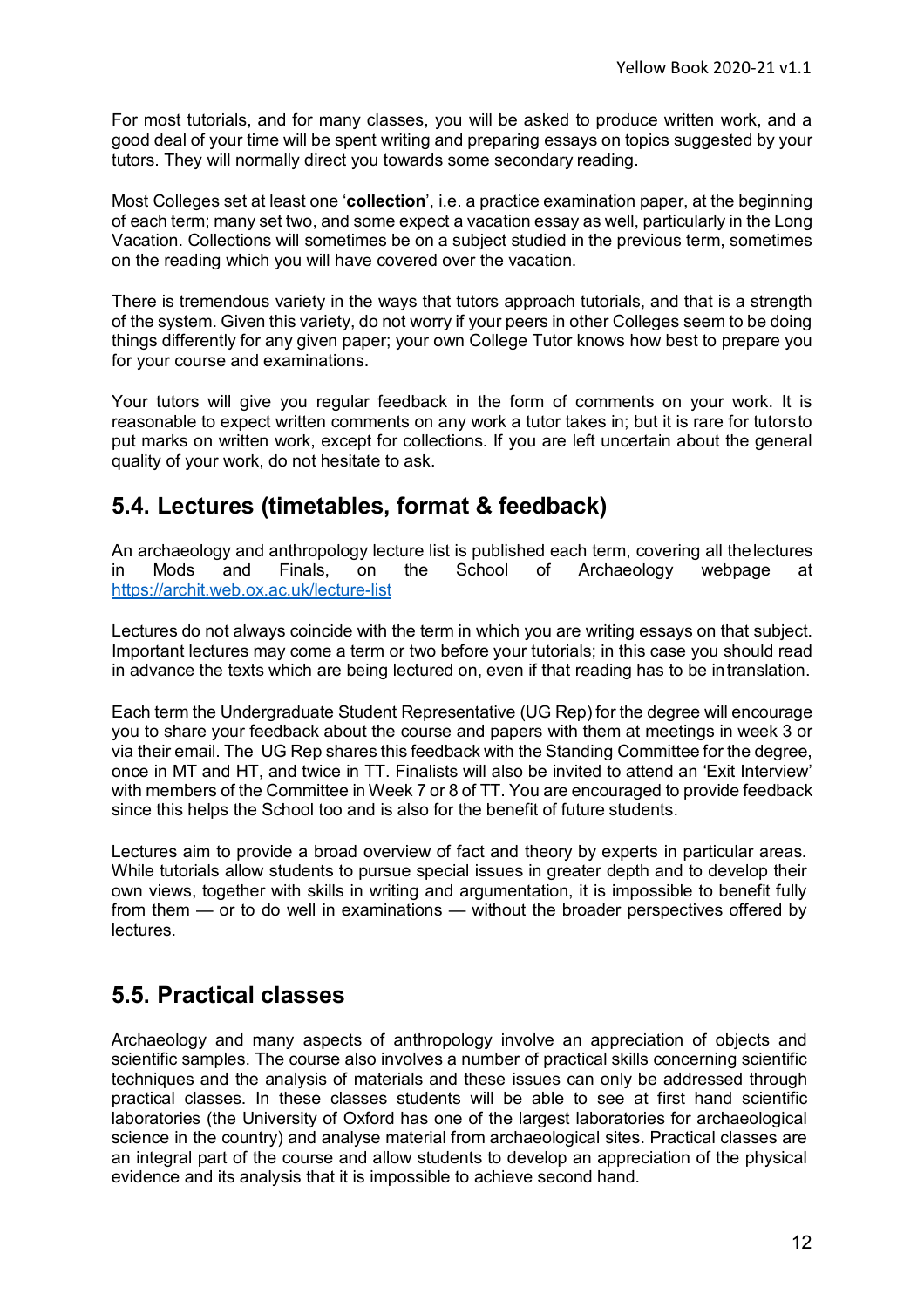The practical classes in Hilary and Trinity Terms are an essential component of the course and are linked to lectures given earlier in the year. Failure to attend all classes without reasonable cause will be treated by College Tutors/Directors of Studies as being comparable to missing tutorials without good cause and will result in a student being required to sit a Penal Collection. If there is good reason why a student cannot attend a particular class at the time assigned (for example, an urgent medical appointment), then he or she should contact the person holding the class in advance and ask if it might be possible to be allocated another time.

### <span id="page-12-0"></span>**5.6. Fieldwork**

Students must spend at least four weeks working on a project of their choice which is relevant to the aims and objectives of the course. It is recommended that fieldwork will be carried out during the first Long Vacation though it would be possible for a student (in exceptional cases) to fulfil the obligation during the Easter Vacation of the second year.

Students should discuss proposed projects with their tutors **not later than the beginningof Hilary Term of their first year**. Projects may consist of archaeological or anthropological fieldwork, or an internship in a museum or laboratory. All field training projects in archaeology or anthropology must include supervised training in, and practice of, some technique or techniques relevant to field research. Equally, museum- or laboratory-based work must entail supervised training in relevant skills and methods (e.g., as a formal internship).

Students are expected to make their own arrangements with the project director (usually during Hilary Term or the Easter vacation) and to inform their tutor of them. *Students must ensure that their own, independently selected project is approved by the Standing Committee in Week 1 of Trinity Term***.** *Thus the deadline for submitting their project proposal is Week 9 of Hilary Term.* **This is necessary in order that sufficient time is left for any difficulties surrounding a project's health and safety risk assessment to be addressed in good time.** Students must email UGsupport with the name and location of the project, the name and institutional affiliation of the project director and a brief (± 100 words) description of the project itself. If there is a website for the project that should also be included.

It is the student's responsibility to ensure the project director completes the relevant section of the Field Attendance Certificate [\(https://www.arch.ox.ac.uk/fieldwork\)](https://www.arch.ox.ac.uk/fieldwork)

#### **Fieldwork Report**

Each student is expected to write a fieldwork report on the work, outlining the aims of the project, the methods and techniques employed, any principal results and his/her own part in achieving those results.

The report should aim for but not exceed 5,000 words and can include illustrations and photos. Some students have created blogs, and others have created sketchbooks but the text should be the primary concern. The report should be submitted to the relevant College Tutor **by Friday of the Week 8 of Michaelmas Term of the second year**, together with a completed Field Attendance Certificate. Try to complete the report during the first long vacation whilst it is fresh in your mind.

College Tutors should confirm that the fieldwork commitment has been satisfactorily discharged by signing the last section of the [Field Attendance Certificate](http://www.arch.ox.ac.uk/fieldwork-forms.html) and forwarding a copy together with the report to: The Undergraduate Administrator, School of Archaeology, 1 South Parks Rd, OX1 3TG, by **Monday of Week 9 of the Michaelmas Term of the second**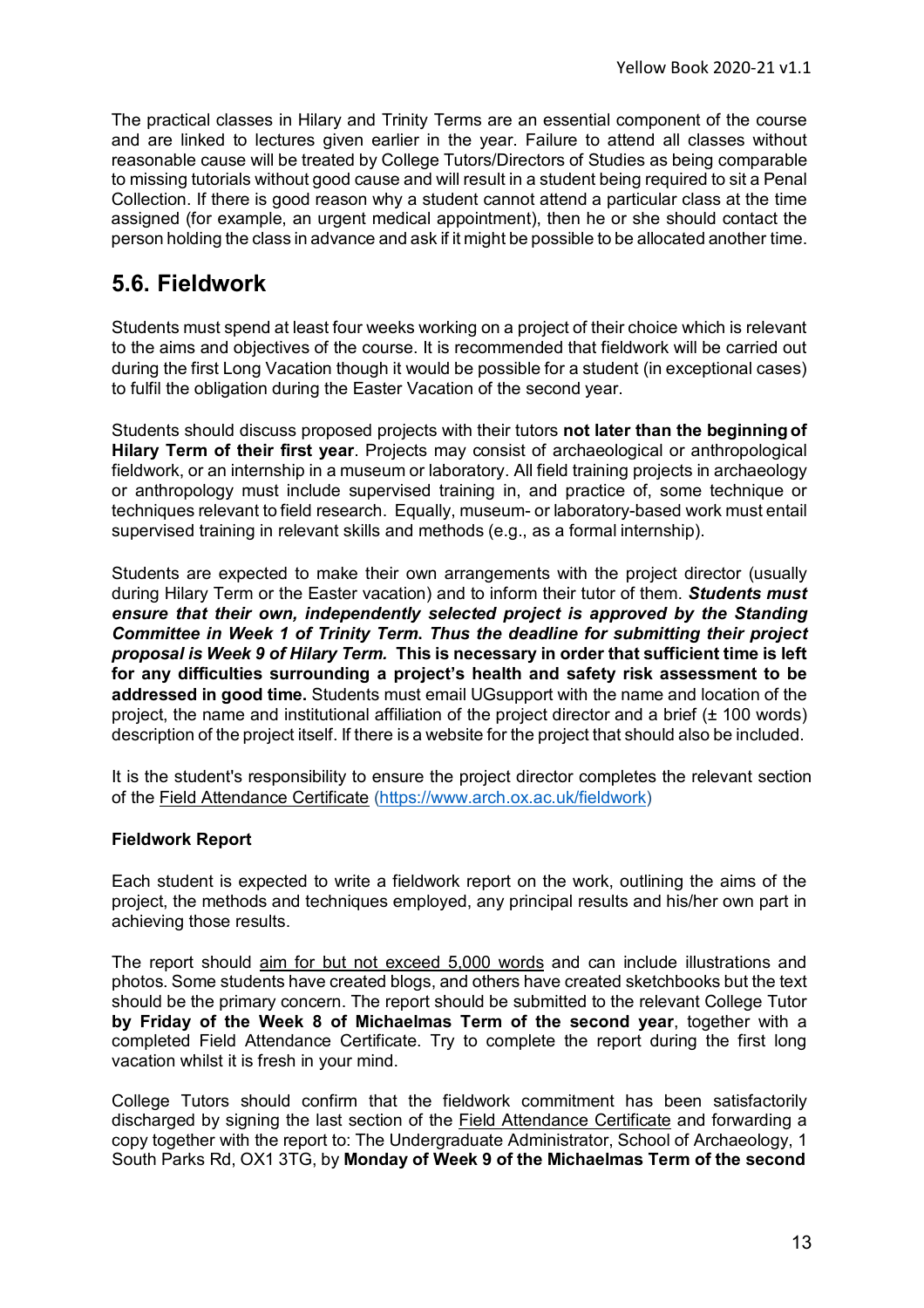**year**. A second copy should be filed in college. All reports received by this deadline will be considered for the Prize for Fieldwork.

#### **Funding Fieldwork**

Before choosing a particular fieldwork project, students should give serious consideration to the costs likely to be incurred, such as travel and subsistence, insurance, and, depending on destination, vaccinations and/or other treatment recommended by OUHS or their GP. The Honour School offers a grant as a contribution towards these costs; currently students may claim expenses up to £720 by completing a Fieldwork Claims Form <https://www.arch.ox.ac.uk/fieldwork#tab-1011626>. This form must be signed by the College Tutor and can be submitted either before or after fieldwork has been completed. Students can seek additional funding from their College.

### **Fieldwork Prize**

The Sir Barry Cunliffe Prize for Fieldwork is awarded to the best fieldwork report. Only reports received by Friday of Week 8 of Michaelmas Term will be considered for this Prize.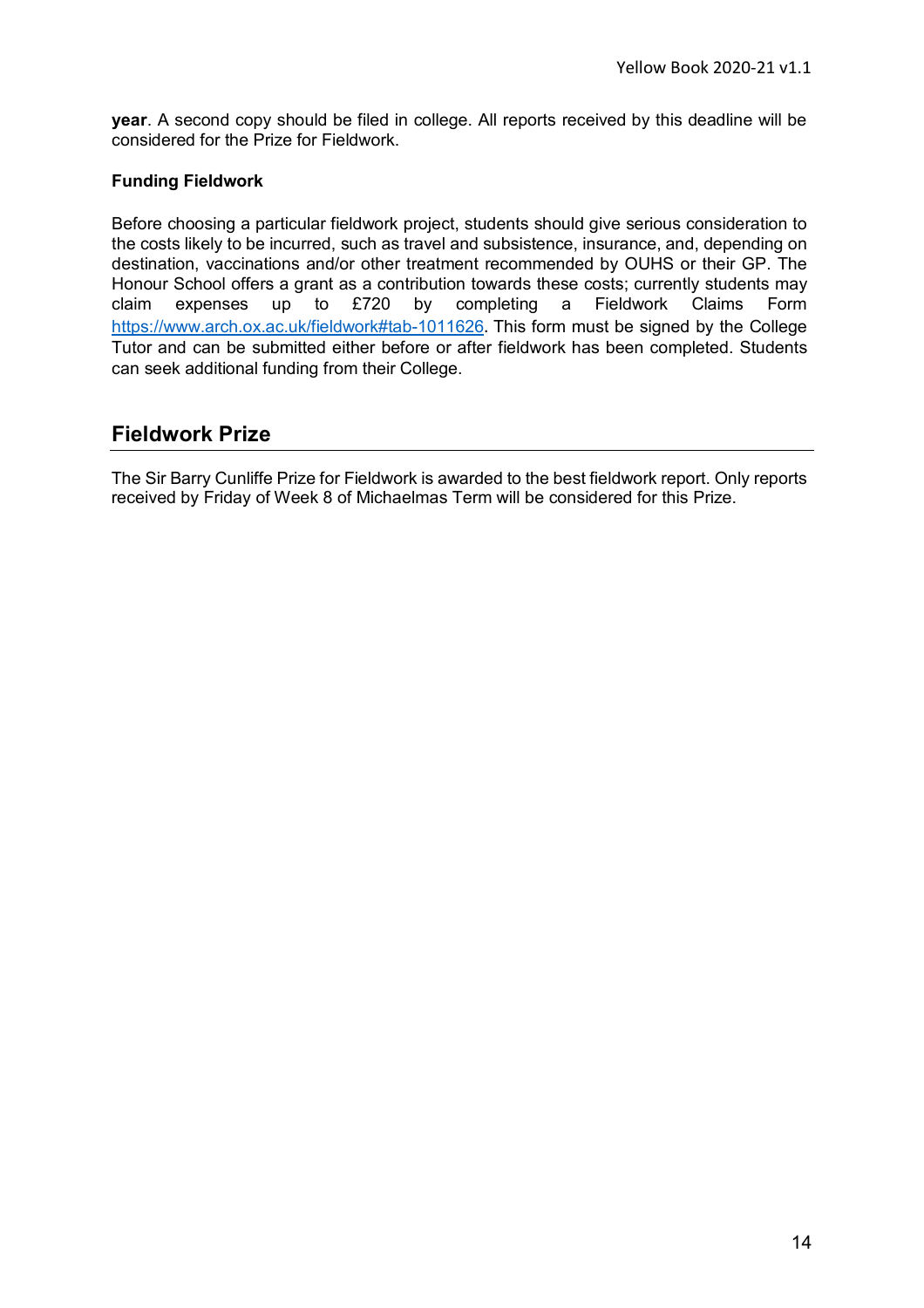# <span id="page-14-0"></span>**6. Dissertation**

### <span id="page-14-1"></span>**6.1. Dissertation – Milestones and timelines**

#### **2nd Year**

**MICHAELMAS TERM**: students discuss possible dissertation topics with their College Tutor or Director of Studies, begin to identify and select a potential dissertation supervisor and attend the Dissertation Briefing Meeting.

**CHRISTMAS VACATION**: students think about the general area in which he or she will write the dissertation and start any relevant general background reading.

**HILARY TERM/EASTER VACATION**: students continue with relevant background reading and formulate a 100-word synopsis with their chosen specialist supervisor. Students begin to undertake more detailed reading with the assistance of the supervisor. If research is likely to involve human participants, they will need to discuss potential ethical issues arising with their supervisor. A [CUREC](https://www.anthro.ox.ac.uk/safety-fieldwork-and-ethics) application may need to be filled out, and clearance obtained, prior to any research involving human participants.

**TRINITY TERM**: students submit the title and synopsis of their dissertation with an email of support from supervisor by Wednesday of Noughth Week to the Standing Committee (email the details to [ugsupport@arch.ox.ac.uk\)](mailto:ugsupport@arch.ox.ac.uk). Students see their supervisor again to ensure that the nature and scope of their research and the structure of their dissertation are clear. If relevant and not already obtained, CUREC clearance is applied for.

**SUMMER VACATION**: as much work as possible – and certainly all fieldwork – should be done during this vacation. If there is to be a catalogue of material it should be substantially complete by its end. At least one third of the dissertation should be drafted in a formsuitable for the supervisor to comment on by the beginning of Michaelmas Term.

#### **3rd Year**

**MICHAELMAS TERM**: substantial work is undertaken on the dissertation

**OTH WEEK:** students submit work done over the summer to their supervisor.

**In or after 1ST WEEK**: students receive back written and oral comments on submitted work from their supervisor, agree with their supervisor the timetable for completion of the dissertation, and meet their supervisor on further occasions as required during the rest of the Term.

Students should present a full first draft to supervisor by no later than the **START OF HILARY TERM.**

**BEGINNING OF HILARY TERM**: students give a brief presentation on their dissertation topic and the progress made. This should incorporate supervisor's comments on the draft of the dissertation.

**END OF HILARY TERM:** Dissertation must be bound (2 bound copies to be submitted, one copy to be retained by candidate). Certification to be completed by student and countersigned by supervisor.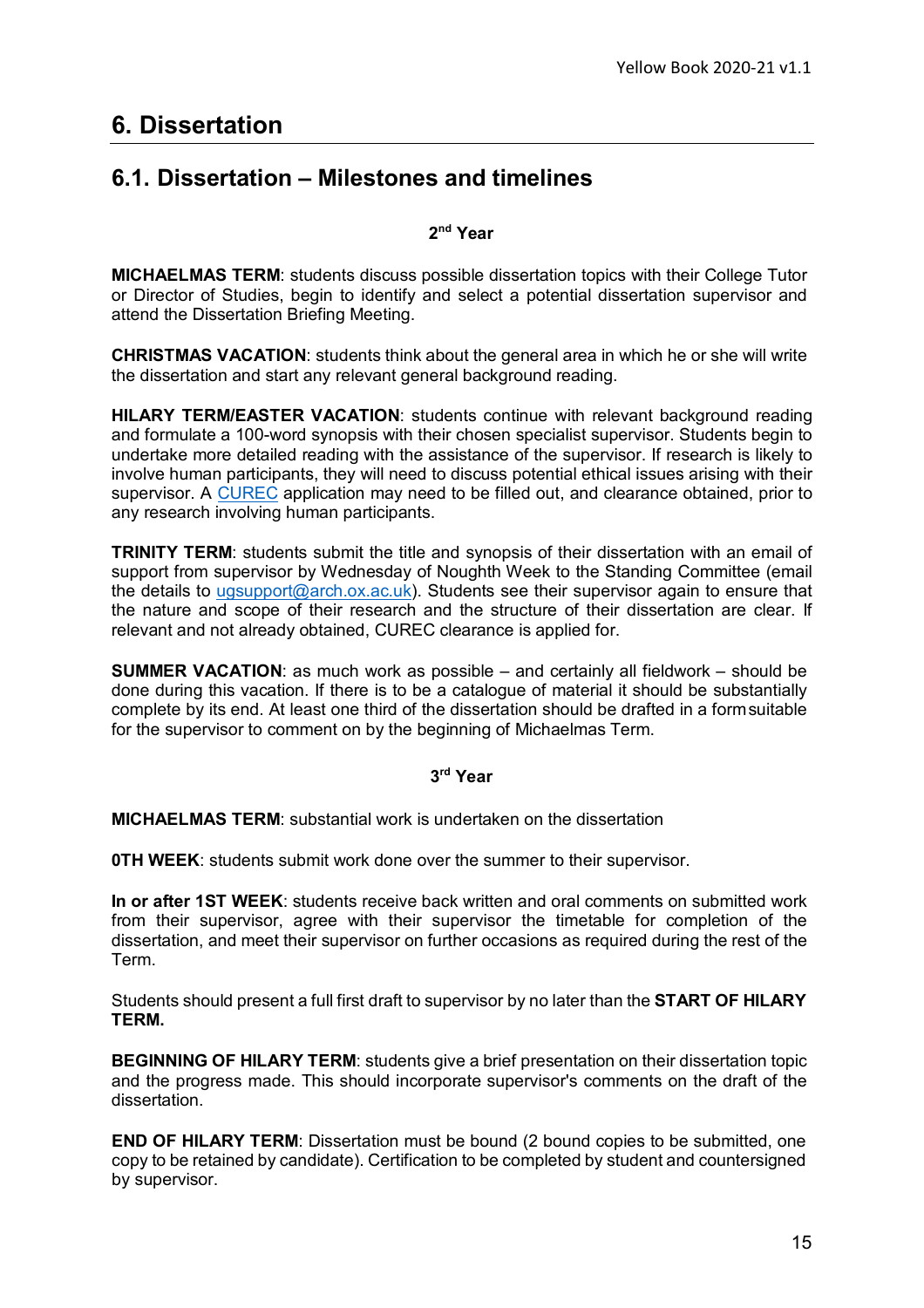# <span id="page-15-0"></span>**6.2. Guidelines for Dissertation Writers**

### **The role of your College Tutor**

Students should be encouraged to hold preliminary discussions as to their dissertation topic in the first instance with their College Tutor in *Michaelmas Term of the second year*. The College Tutor may offer suggestions for potentially suitable supervisors for the student to approach. Advice on choosing a topic, doing research and writing a dissertation is also given. The student must be encouraged to complete research for the dissertation during the Long Vacation between the second and third years. Students will be asked to give a brief presentation on their dissertation topic and the progress they have made at the beginning of Hilary Term of their third year of study.

### **Submitting your dissertation proposal**

Notice of the title of the dissertation, a synopsis of about 100 words, *along with a letter of support from the tutor who will supervise the* dissertation, must be sent to the Undergraduate Administrator of the School of Archaeology for submission to the Standing Committee not later than *Wednesday of Noughth Week of Trinity Term of the second year* for approval by the Standing Committee at their meeting on Monday of First Week of Trinity Term

#### **Procedure for changing your dissertation proposal**

A student wishing to change the title of their dissertation after the Standing Committee has approved it must notify the Undergraduate Administrator of the School of Archaeology as early as possible (for approval by the Standing Committee Chairman). In exceptional circumstances, a student may wish to make more substantial changes to their dissertation topic and title. Where this is the case, a revised title and synopsis should be submitted to Standing Committee no later than Wednesday of Fourth week of Michaelmas Term of the third year.

### **The role of your supervisor**

The dissertation supervisor will be required to offer a minimum of four tutorials but can give up to a maximum of eight. The student should contact the supervisor to request the first meeting with him or her (to be held in HT of the second year) at which time they should both agree a schedule of regular meetings. In this first meeting the supervisor should attempt to establish the stages at which the student should be expected to have reached at various points. The supervisor will assist in the choice of a topic and give initial advice on relevant sources and methods. He or she will advise on sources and presentation and assist with bibliographical advice; he or she will certainly expect to read draft chapters or sections. The supervisor should see that written work is prepared as appropriate in accordance with the course requirements and structure. Such work should be returned with constructive criticism and in reasonable time. However, he or she should also, if asked, read and comment on a complete first draft. Dissertation supervisors should ensure that, from time to time, students are told how their work is progressing and should also try to ensure that the student feels properly directed and able to communicate with them. Supervisors are expected to respond to student emails and queries in a timely manner and to adhere to the agreed timeline for meetings unless exceptional circumstances prevent them from doing so. **In the event of any difficulties being experienced with this then students should discuss the matter urgently with their College Tutor.**

### **The role of the student**

Students are responsible for initiating contact with potential supervisors; having agreed a timeline for the research and writing of the dissertation, students are expected to adhere to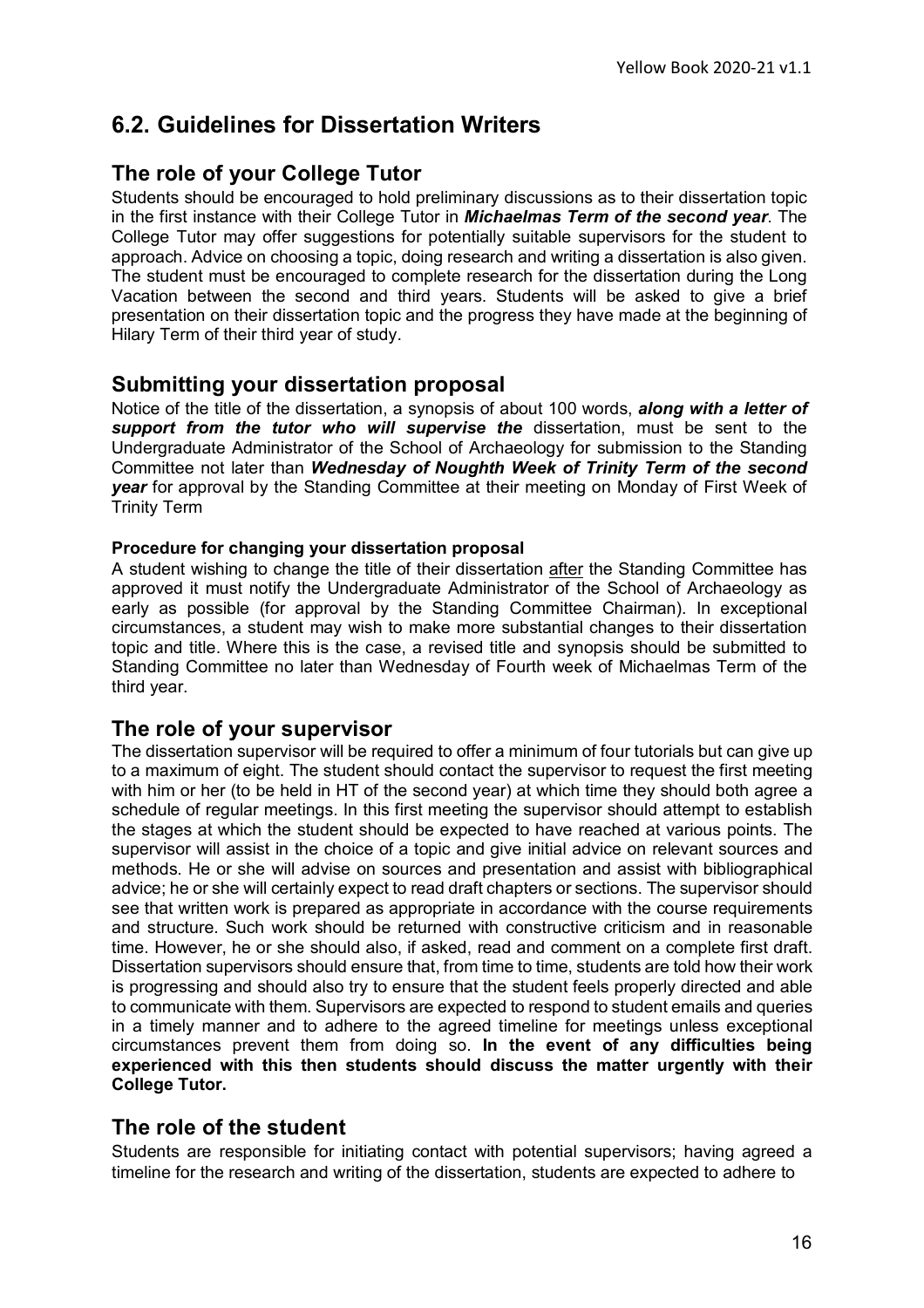this, unless exceptional circumstances prevent them from doing so. They are expected to communicate in a timely manner with their supervisor and to submit work to the deadlines agreed. Students must not expect supervisors to chase them for work or updates on progress.

### **Dissertations – General Advice**

A good dissertation contains a consecutive argument or set of arguments on its topic. Apart from showing a sound grasp of the secondary literature on the field and/or period and an awareness of the problems of the topic, the writer deploys the evidence of the sources to support the elements in the general argument. It is made clear how the writer has approached the topic, what conclusions have been reached and, if appropriate, how the approach and conclusions are related to the views of other scholars.

The work should be well-written and properly presented; its references should be in orderly, consistent sensibly-selected. Good presentation, in the experience of many examiners, is usually combined with high quality of analysis. Conversely, careless or unclear writing, uncorrected mis-spellings, typing errors and misquotations often go with an uncertain or myopic focus on the topic.

Authors sometimes become so interested in their topic that they overlook the need toprovide at least a brief introduction to it and — equally, if not more, important — to set it in its broader historical context or contexts. An introductory section to a dissertation may often usefully include a survey of the existing literature on a topic and 'pointers' to its particular interest and problems.

While reading and research are being carried out, planning how to shape materials into an argument must be seen as a simultaneous process. Laboriously collected materials are worthless unless made to contribute to a coherent argument. For this reason, planning of both your structure and content should start as early as possible; some plans may need to be discarded until the most feasible one has been found.

It is a reasonable assumption that writing the dissertation will take longer than expected: a good dissertation will certainly require more than one draft of parts if not of thewhole. Plenty of time should be allowed for getting the final typed version into presentable form without this disrupting work for other papers or revision. You should allow plenty of time to review and edit draft versions of your dissertation, and work closely with your supervisor.

#### **Students should remember that the dissertation counts as two Finals papers and should thus organise their time accordingly.**

#### **Regulations to note:**

The subject of an Archaeology and Anthropology dissertation may, but need not, overlap with a subject or period on which the candidate offers papers. Candidates must not repeat material used in their dissertation in any of their papers, and will not be given credit for material repeated extensively.

Any non-text/non-paper materials which a student wishes to submit as part of the dissertation must be justified in writing accompanying the synopsis for approval by the Standing Committee. For example, material essential for understanding the dissertation might be approved for submission as an appendix.

Candidates must certify on submitting their dissertation that it is their own work, and supervisors must countersign this certificate (which must also state that the dissertation has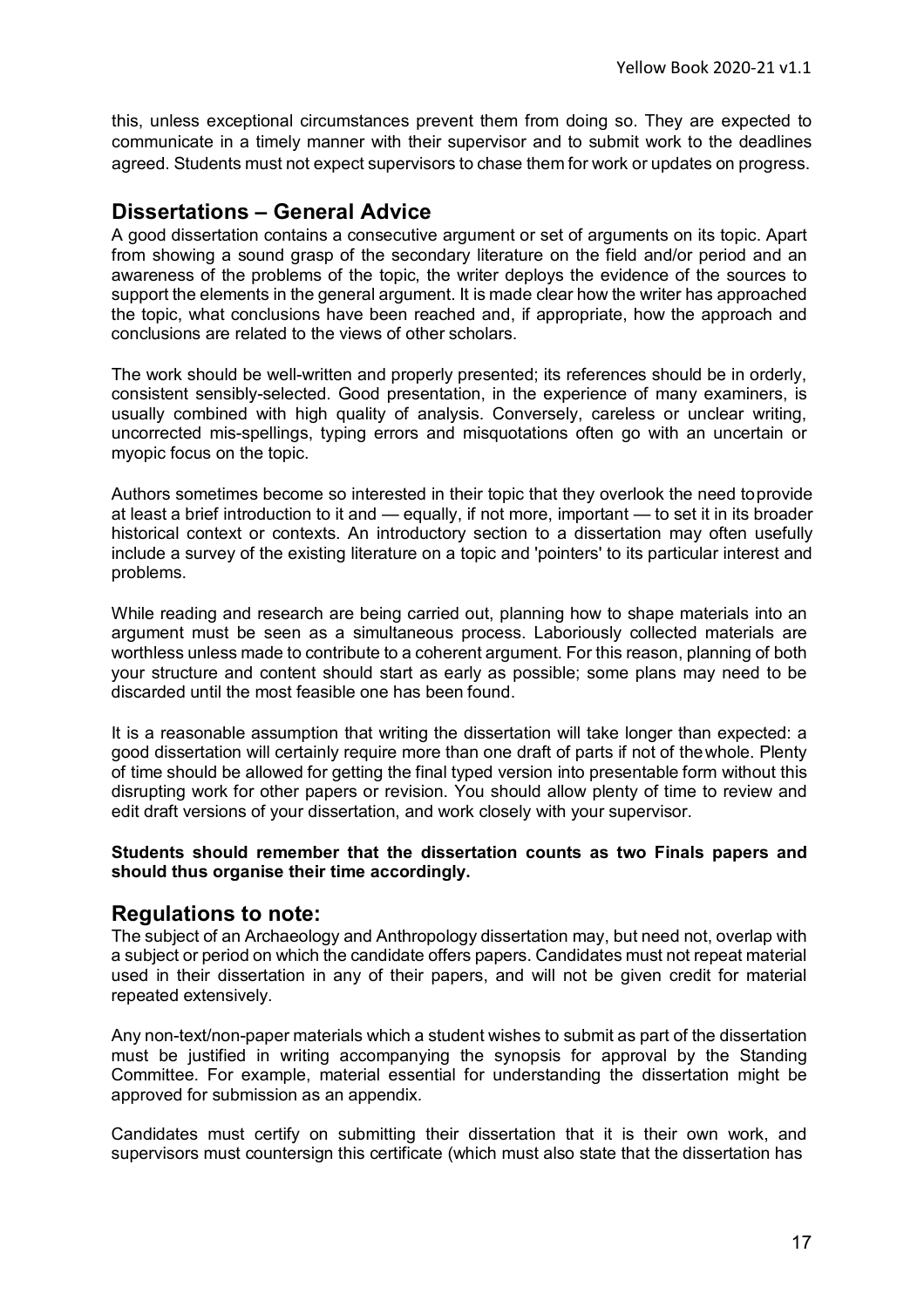not previously been submitted, in whole or part, for another Final Honours School or other degree in Oxford or elsewhere).

# <span id="page-17-0"></span>**6.3. Dissertation Format Guidelines**

**Length:** A 15,000 word dissertation, double-line spaced and justified, 11 or 12 font size text on A4 paper will normally take up 45-50 sides. **Word count** includes tables, graphs, image captions and footnotes. It excludes the table of contents, list of figures, acknowledgements, appendices and bibliography.

#### **Pagination**

Pagination should run consecutively from beginning to end and include any appendices etc. Cross references should be to pages and not simply to any sectional divisions.

#### **Title page to include:**

The **title** followed by: 'University of Oxford, Final Honour School Archaeology and Anthropology', the final **word count** and your **Candidate number (please note this is NOT your student number)**

NB: *YOUR NAME SHOULD NOT APPEAR ANYWHERE ON THE DISSERTATION*

#### **Order of contents**

After the title-page there should normally be:

- a) A table of contents, showing, in sequence, with page numbers, the subdivisions of the dissertation. Titles of chapters and appendices should be given; titles of subsections of chapters may be given.
- b) A list of abbreviations, cue-titles, symbols etc.
- c) A brief introduction in which the examiner's attention is drawn to the aims and broad argument(s) of the work and in which any relevant points about sources and obligations to the work of other scholars are made.
- d) The dissertation itself, divided into chapters. The chapters should have clear descriptive titles.
- e) A conclusion, consisting of a few hundred words which summarise the findings and briefly explore their implications.
- f) Any appendices.
- g) A bibliography. All cited works must be listed. Works should be listed alphabetically by surname of author (see below for form of references).

#### **Footnotes**

These (except for references) should be as few and as brief as possible: they count towards the overall word-limit. The practice of putting into footnotes information which cannot be digested in the text should be avoided. Notes should be printed, single-spaced, at the footof the page if the technology you are employing allows this to be done conveniently. Footnote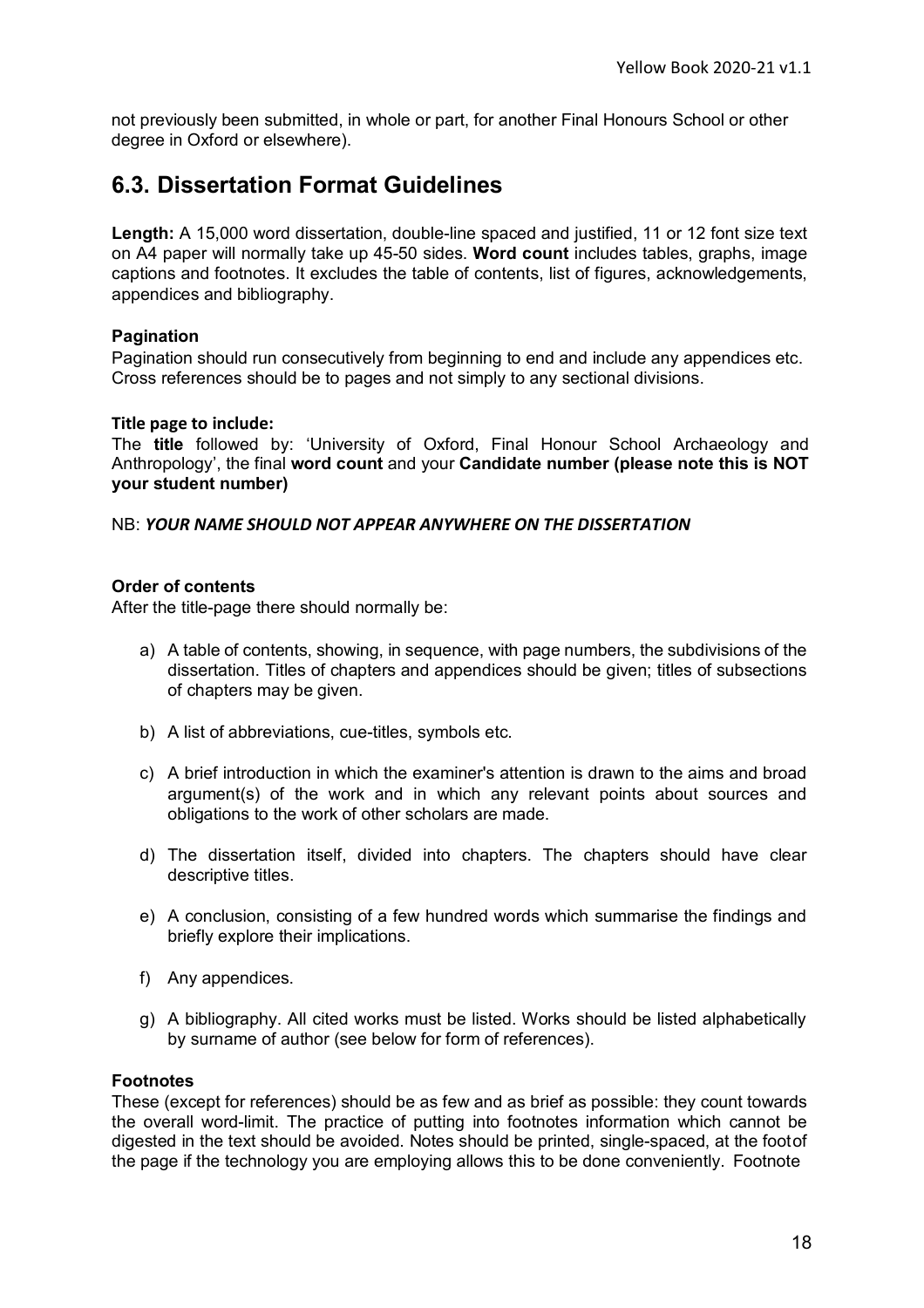numbers should be in superscript (not bracketed) and run in a continuous sequence through each chapter.

#### **Tables, Maps and Graphs**

You are encouraged to employ tables, maps, and graphs on any occasion when an argument can be more clearly and elegantly expressed by their employment. These should be inserted into the body of the text at the relevant point and their relevance explained clearly in the text. They should not be collected together at the end of the dissertation.

#### **Appendices**

These should be used only to convey essential data which cannot be elegantly subsumed within the body of the text. They are particularly appropriate for material which does not count within the word limit of the dissertation, such as catalogues of material evidence or tables of experimental results. As such this material is not part of the formal assessment and should be included for illustrative purposes only, to be available for consultation by examiners.

#### **References**

When reference is given for a quotation or for a viewpoint or item of information it must be precise. However, judgment needs to be exercised as to when reference is required: statements of fact which no reader would question do not need to be supported by references.

References should follow the Harvard System and be given in the text by the author's name and the year of publication (with page and/or illustration references). For example: '...Clark (1967: 23) was of the opinion that...', '...It therefore represents a variation of a comb technique seen in a Grooved Ware context at Marsden (Wainwright 1971: 121).

All works referred to in this way must be listed in full at the end of the text in alphabetical order by author's name. These references should take the following (or a very similar) form:

#### **1) Books**

Renfrew, C. 1987: *Archaeology and Language. The Puzzle of Indo-European Origins* (London, Cape).

#### **2) Contributions to books**

Hurwit, J.M. 1993: Art, Poetry and the Polis in the Age of Homer. In S. Langdon ed. *From Pasture to Polis: Art in the Age of Homer* (Columbia and London, University of Missouri Press) 14-42.

#### **3) Journal Articles**

Carter, J. 1972: The Beginning of Narrative Art in the Greek Geometric Period. *Annual of the British School at Athens* 67, 25-58. [N.B. volume numbers in arabic numerals].

If several publications by the same author and from the same year are cited, a, b, c, etc. should be added to the year of publication (1972a,1972b etc.). The use of the phrase *et al.* (= et alii) to indicate multiple authorship is permissible in the text, but not in the list of references, where all names should be given.

In subject areas where standard abbreviations for much-quoted books and periodicals are in common use, these abbreviations may be employed in text, footnotes, or bibliography, and they should be listed separately before the bibliography. Works referred to for their illustrations only, rather than arguments, need not be given full entries in the bibliography.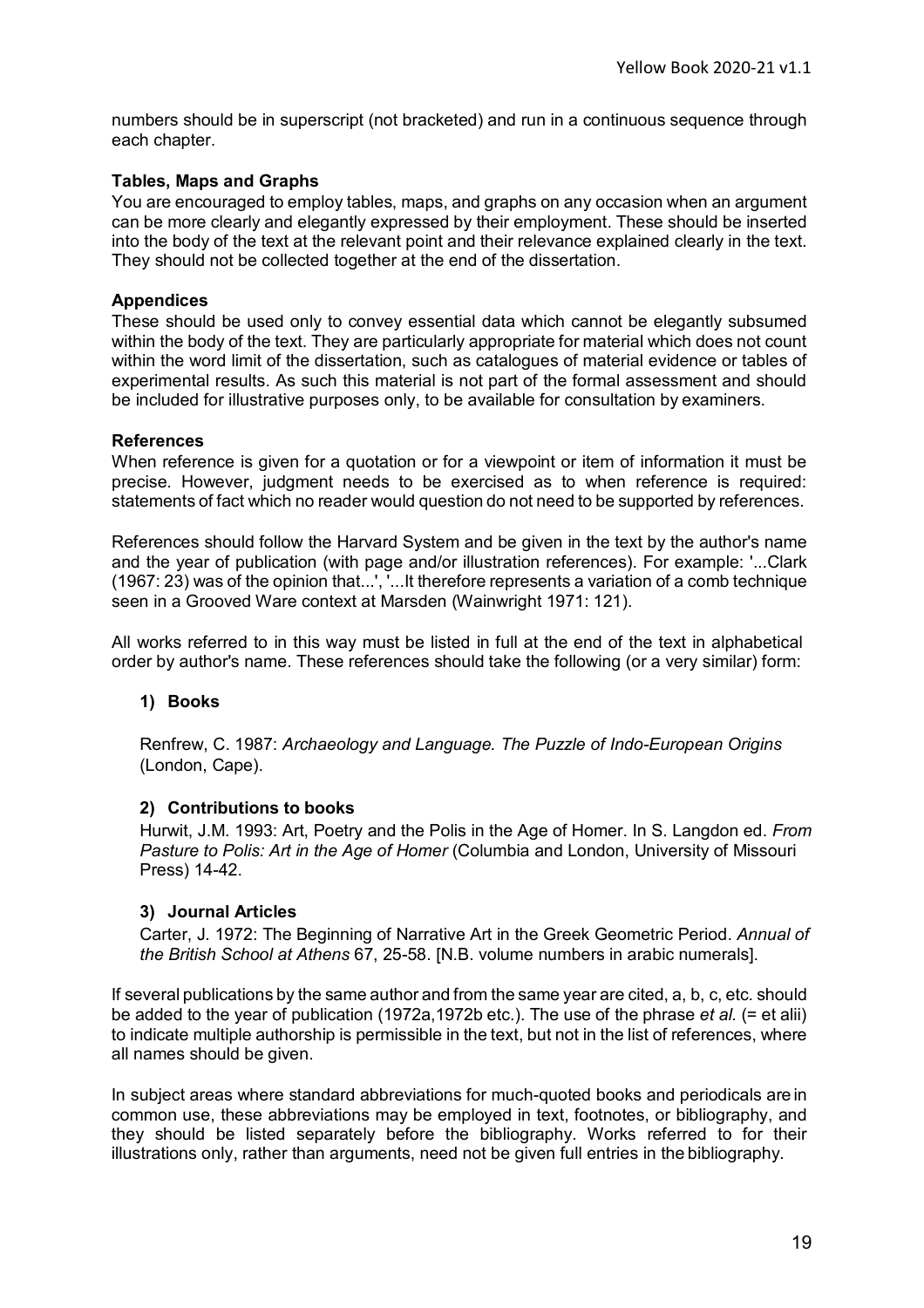<span id="page-19-0"></span>Italics should be used for: titles of books and periodicals; technical terms or phrases in languages other than English (but not for quotations in foreign languages); for abbreviations which are abbreviations of foreign words (e.g., *loc. cit*.). Most such abbreviations are best avoided altogether.

Above all, every attempt should be made to be consistent in practice throughout the dissertation. Capitals should be used as sparingly as possible. They should be used for institutions and corporate bodies when the name used is the official title or part of the official title.

#### **4) Electronic sources**

Sources from the Internet should be referenced as far as possible in the same form as other sources and provided with a date on which they were accessed.

#### **Submission**

Two bound copies of the dissertation (soft binding is acceptable) should be delivered *by noon on Friday of Ninth week of Hilary Term to the Chair of Examiners, Honour School of Archaeology and Anthropology, Examination Schools, High Street, Oxford*, together with the certificate of authorship which will be circulated by the Undergraduate Administrator at the start of HT. This certificate must be presented in a separate sealed envelope addressed to the Chairman of Examiners.

Dissertations must bear the candidate's examination number but not his or her name.

#### **Dissertation Prize**

The Archaeology and Anthropology Dissertation Prize is awarded to the best dissertation.

*[Back to contents](#page-3-0)*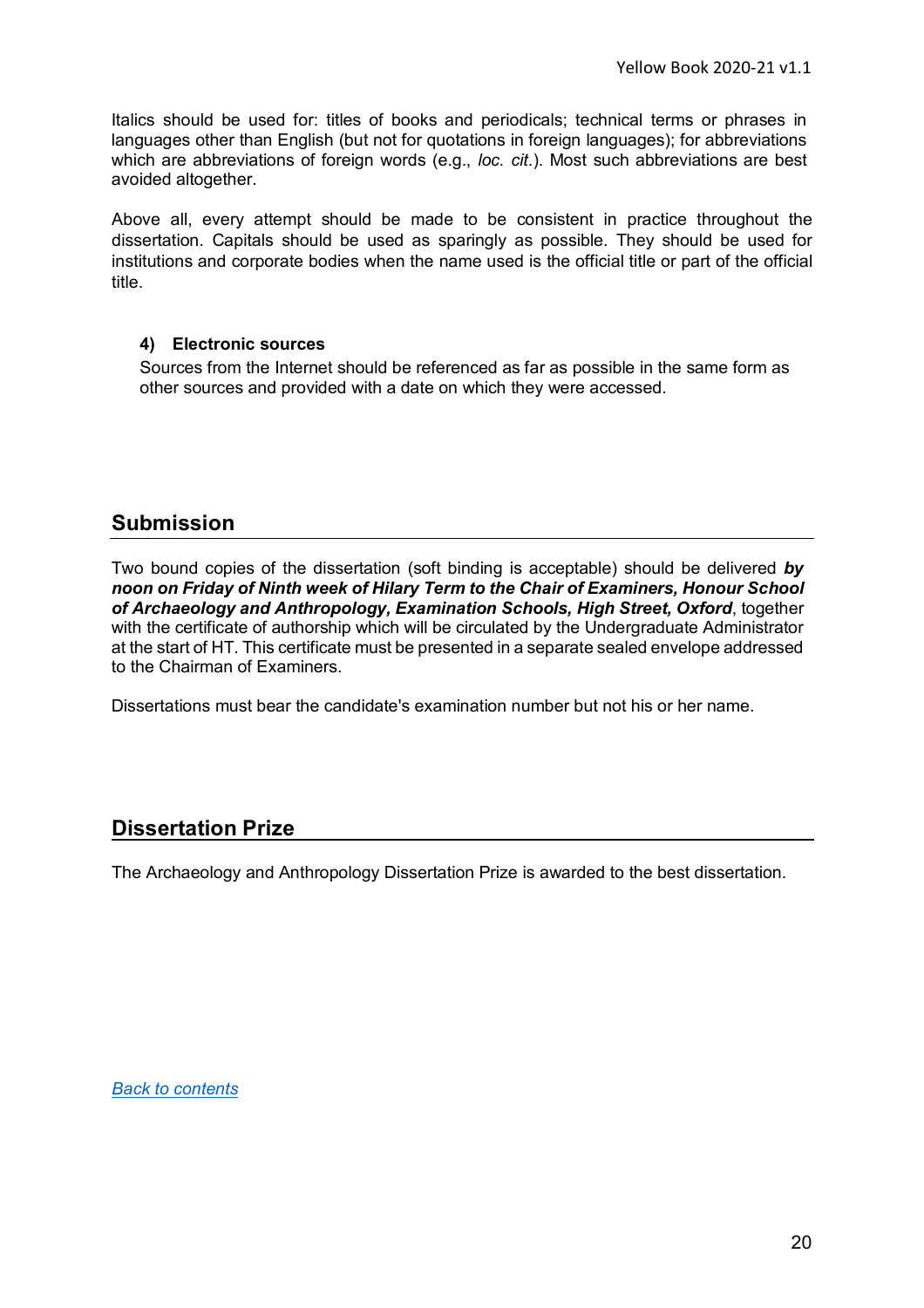# **7. Exams**

# <span id="page-20-0"></span>**7.1. Exam Conventions and Regulations**

Examination conventions are the formal record of the specific assessment standards for the course or courses to which they apply. They set out how your examined work will be marked and how the resulting marks will be used to arrive at a final result and classification of your award. They include information on: marking scales, marking and classification criteria, scaling of marks, progression, resits, use of *viva voce* examinations, penalties for late submission, and penalties for over-length work. Examination Regulations for the degree are available [here](https://examregs.admin.ox.ac.uk/) [\(https://examregs.admin.ox.ac.uk/\)](https://examregs.admin.ox.ac.uk/).

For further details and the most up-to-date version of the School's exam conventions please refer to the Student Resources section of the School of Archaeology website.

# <span id="page-20-1"></span>**7.2. Examination Entry**

Please refer to the following Oxford Student website for examination entry and alternative examination arrangements:<http://www.ox.ac.uk/students/academic/exams>

# <span id="page-20-2"></span>**7.3. Examination Dates and Past Exam Papers**

Timetables are published as early as possible and no later than five weeks before the start of the examination at the following website: [www.ox.ac.uk/students/academic/exams/timetables.](http://www.ox.ac.uk/students/academic/exams/timetables) Past exam papers can be found on OXAM - [http://oxam.ox.ac.uk](http://oxam.ox.ac.uk/)

# <span id="page-20-3"></span>**7.4. Sitting your Examination**

Information on (a) the standards of conduct expected in examinations and (b) what to do if you would like examiners to be aware of any factors that may have affected your performance before or during an examination (such as illness, accident or bereavement) are available on the Oxford Students website: [www.ox.ac.uk/students/academic/exams/guidance](http://www.ox.ac.uk/students/academic/exams/guidance)

# <span id="page-20-4"></span>**7.5. External Examiner and Examiner reports**

Please refer to the Student Resources section of the School of Archaeology website for Examiners' reports (including the external examiner's reports).

# **7.6. Academic Transcripts**

Extra copies or 'on-course' copies of your academic transcript can be ordered (for a fee) from the online store<https://www.ox.ac.uk/students/graduation/transcripts?wssl=1>

### **Meyerstein Prize**

The Meyerstein Prize is awarded to the candidate whose performance has been adjudged the best in the year.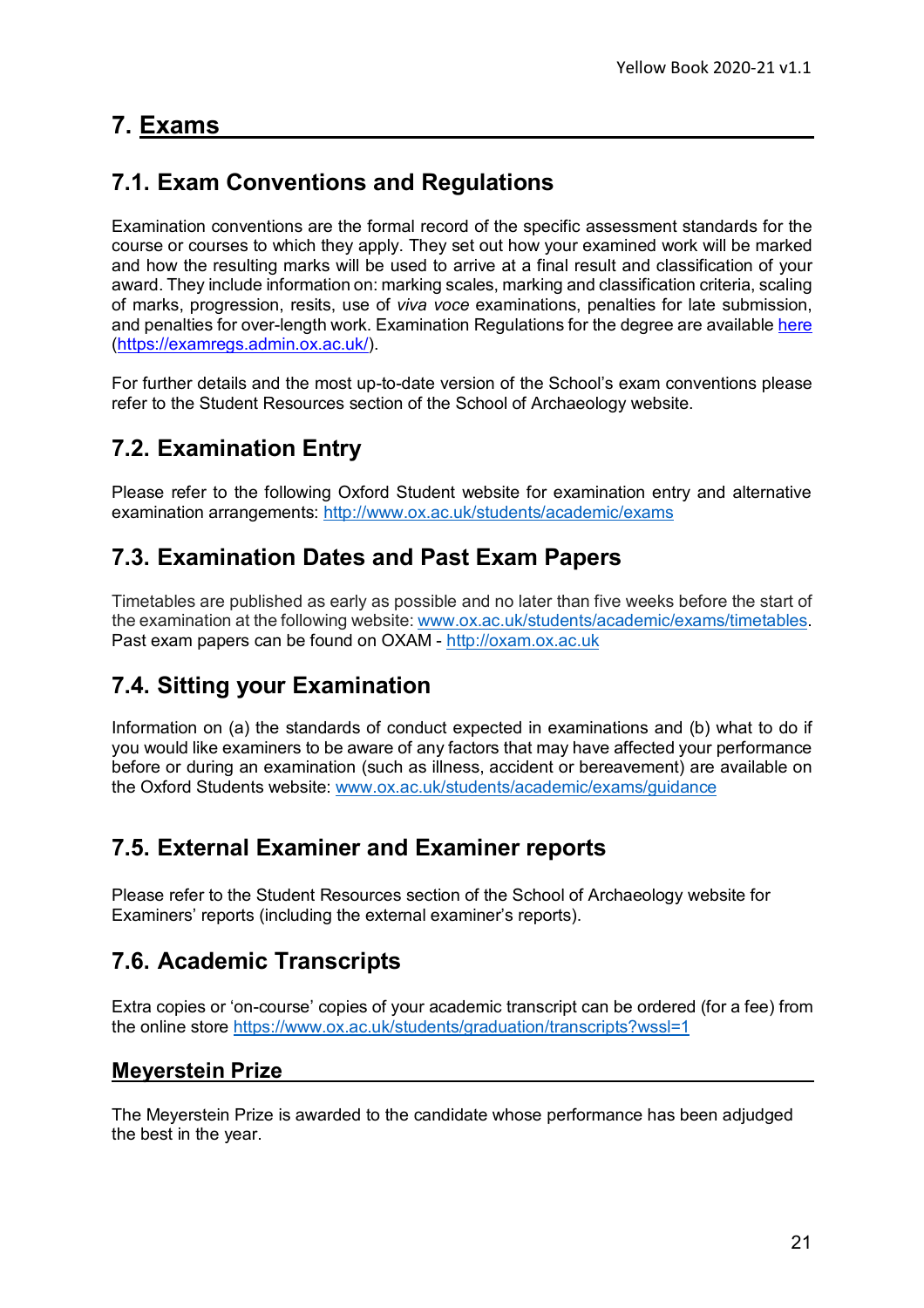### <span id="page-21-0"></span>**7.8. Guidance on Examinations**

These remarks supplement the *Instructions to Candidates* (circulated to Finalists in Hilary Term of the final year), and are intended as informal advice for those taking the examination.<br>You may also wish to visit the University Exam Schools website You may also wish to visit the University Exam Schools website [\(https://www.ox.ac.uk/students/academic/exams/guidance?wssl=1\)](https://www.ox.ac.uk/students/academic/exams/guidance?wssl=1) where you will finduseful information regarding mock examinations, timetables, academic dress and how to arrange alternative examination arrangements. **Note that information on the details of the examination procedure is subject to change given the current public health situation.**

#### **Revision and preparation**

Revision should adequately cover the complete scope of the paper. Together with thecourse descriptions in the Green Book, papers from previous years form a good guide to the kinds of topics which are likely to be covered in exam questions. It is a good idea to answer some of these under practice exam conditions, if you have not regularly done this in collections. As the basis for examination questions, different questions are set each year. However, key topics are usually represented in one form or another, and it is worthwhile looking at several exam papers both to see what they are, and to see what specific twist is being imparted by the way a particular question is phrased. Do take care to consider and answer the question that has been posed.

#### **Examination procedure**

While an invigilator is present throughout the exam, the examiner responsible for the relevant paper is also present for the first half-hour. Their purpose in being there is to answer any queries which may arise about their paper. (Not, of course, to offer advice on which questions to do, or how to tackle them, or other aspects which you must decide on; but in case there is a genuine ambiguity or inconsistency. Mistakes *can* occur, even though papers are carefully proofed.)

Question papers have a covering-sheet with details of the exam. (If it is an option paper, check that the invigilator has put the right one in your place.) Only turn over when instructed, at the official timed start of the paper. Put your candidate number on the answer sheet, not your name.

On turning over, read all the questions through carefully, and select ones you might answer; read these extra carefully, since any queries must be resolved while the examiner is present (the invigilator is *not* necessarily competent to do so).

Having selected a question (probably your best one first, but beware of spending too much time on it to the detriment of the others), consider its implications carefully. *Examiners are not trying to catch you out: there are no "trick" questions*: but each one has a specific angle, and you should identify what it is. Note particularly any restrictions (e.g., if the question is about the origins of cities in the *Old* World, do not describe New World urbanisation, except perhaps in a single comparative sentence to make a specific point). Think of the relevant bodies of theory as well as facts; and consider what is expected in a convincing answer, i.e., answer the question posed, not one of your own. (On the other hand, do not be afraid of pointing out what you consider logical flaws or suspect concepts in a question: a well-argued critique may be as appropriate as a mechanical survey of received wisdom — but make sure that you demonstrate you are fully in command of the material and ideas).

Questions which are divided **EITHER...OR** mean what they say: the topics overlap, but the actual questions are different. Do not answer an amalgam of both. It may be helpful (both to you and the examiner marking the script) if you write the question at the head of the page before you answer it: this will remind you not to stray from it. Write the numbers of all the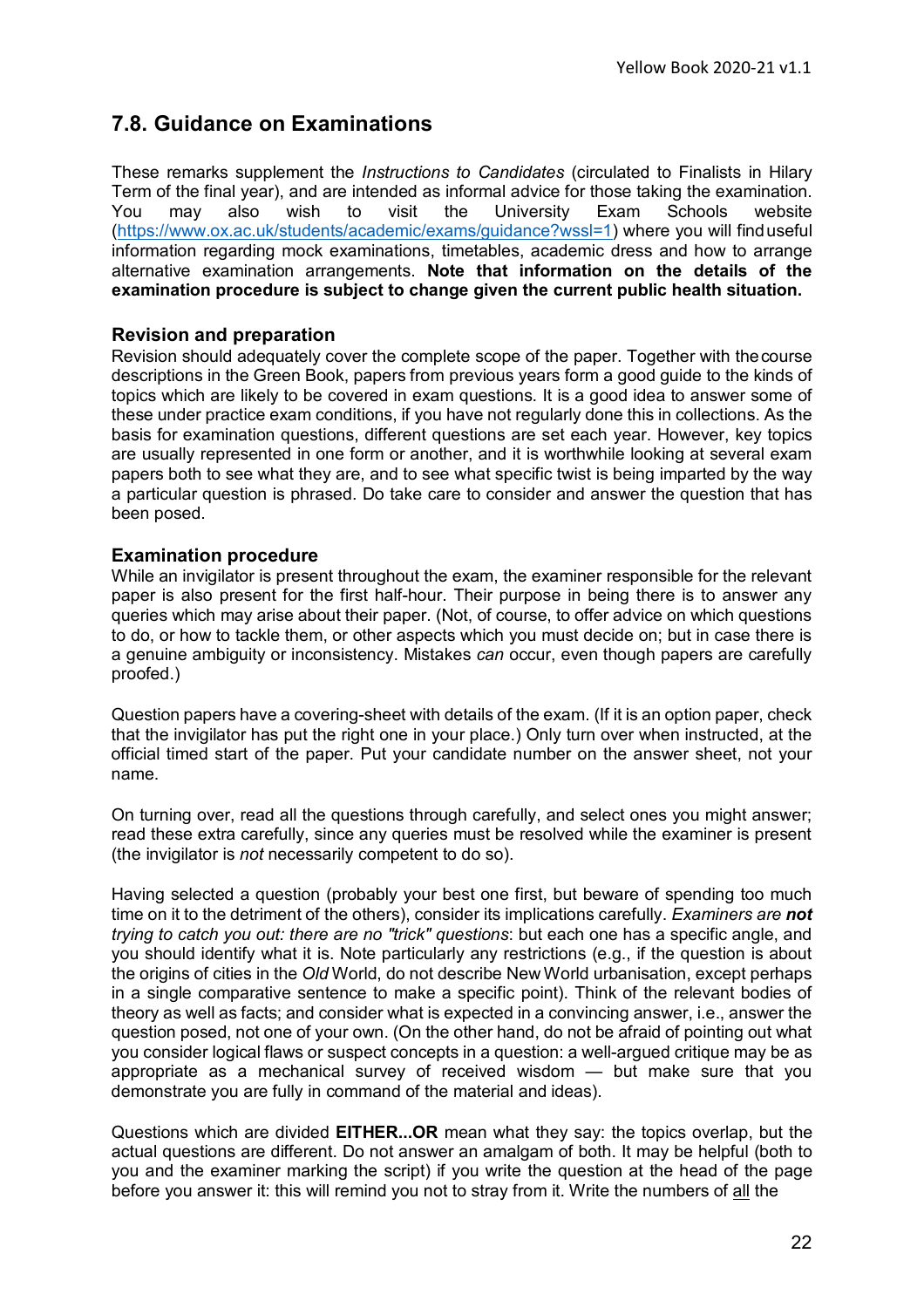questions you have answered (including a and b for either/or questions) on the cover-sheet of the *first* answer-book in the order in which you have answered them.

Lay out your answers with plenty of room: more paper is available on demand. Use the layout to indicate the structure, as a typesetter would in composing a book, to make it easier to read: use sub-headings if you like, indent lists with numbers or bullets to make sequential points, etc. A whole sheet covered with dense handwriting is harder to understand than a well laidout presentation with space to breathe. Simple diagrams are often helpful — bring a coloured pen or pencil if you want to make use of contrasting colours — but they should be clear and helpful rather than elaborate and ornamental.

You have one hour per question: pace yourself through the whole three hours. *If you only answer two questions, you will only get marks for two questions*; however good one answer may be, it does not make up for the marks lost by missing one  $(70 + 70 + 0 = 140)$ , score 46 = Class III;  $65 + 63 + 52 = 180$ , score  $60 =$  Class III.) Each answer should be as finished as the others. Outline answers in note form are a poor substitute, and cannot gain anything like the marks of a finished piece of prose. With an hour per question, there should be plenty of time for each.

One common reason for running out of time is starting one question and abandoning it for another. *This is why time spent at the beginning, choosing which questions to do, and really thinking why one is preferable to another.* Even if you have to spend five minutes choosing between questions, you could avoid losing a very substantial number of marks resulting from making the wrong choice and then changing. **If in doubt, think.**

#### **Answering Questions**

"Scrap" paper (in the form of additional booklets) is provided for planning purposes. If you write plans, drafts or rough working in the same booklet as the fair copy, remember to cross out any drafts, so that they are not mistaken for the real thing. Rough working may, of course, be done in a separate booklet; this must be handed in along with the fair copy. Remember that you can ask for more paper whenever you need it, for whichever purpose.

It may be helpful to scribble down on a scrap-sheet keywords for all the things (ideas, examples, people, places, books, etc.) which you will want to cover in the answer, in a streamof consciousness or random-access mode. But that is not an essay plan, it is the raw material for it. It needs to be followed by a proper structural plan of the sequence of points (including facts, arguments, theory) which you wish to present. This is not to inhibit creativity, but to guide it. The structure should be evident in the written essay. Time used in planning at this stage is well spent: do not be panicked into writing before you are ready (even if your neighbour is off like a hare), because you will use the time more effectively by knowing where you are going.

The opening and closing paragraphs are critical, and deserve more attention than any others: they are what set the reader's perception at the outset, and give a final impression. Make them good. And read the question again, before you write the last paragraph. Have you answered it?

A good answer is heterogenous in composition: a mixture of gritty facts (i.e., observations, who made them, where, when, how reliably), heady theory (who said it, which school of thought it characterises, what it is meant to explain) and smooth argument (why one view is more convincing than another). Answers which are purely theoretical or only factual, or which fail to bring the two together, will receive fewer marks.

Answers which demonstrate a broad perspective, and connect the specific with the general, are likely to be rewarded; anthropological arguments in archaeology questions, or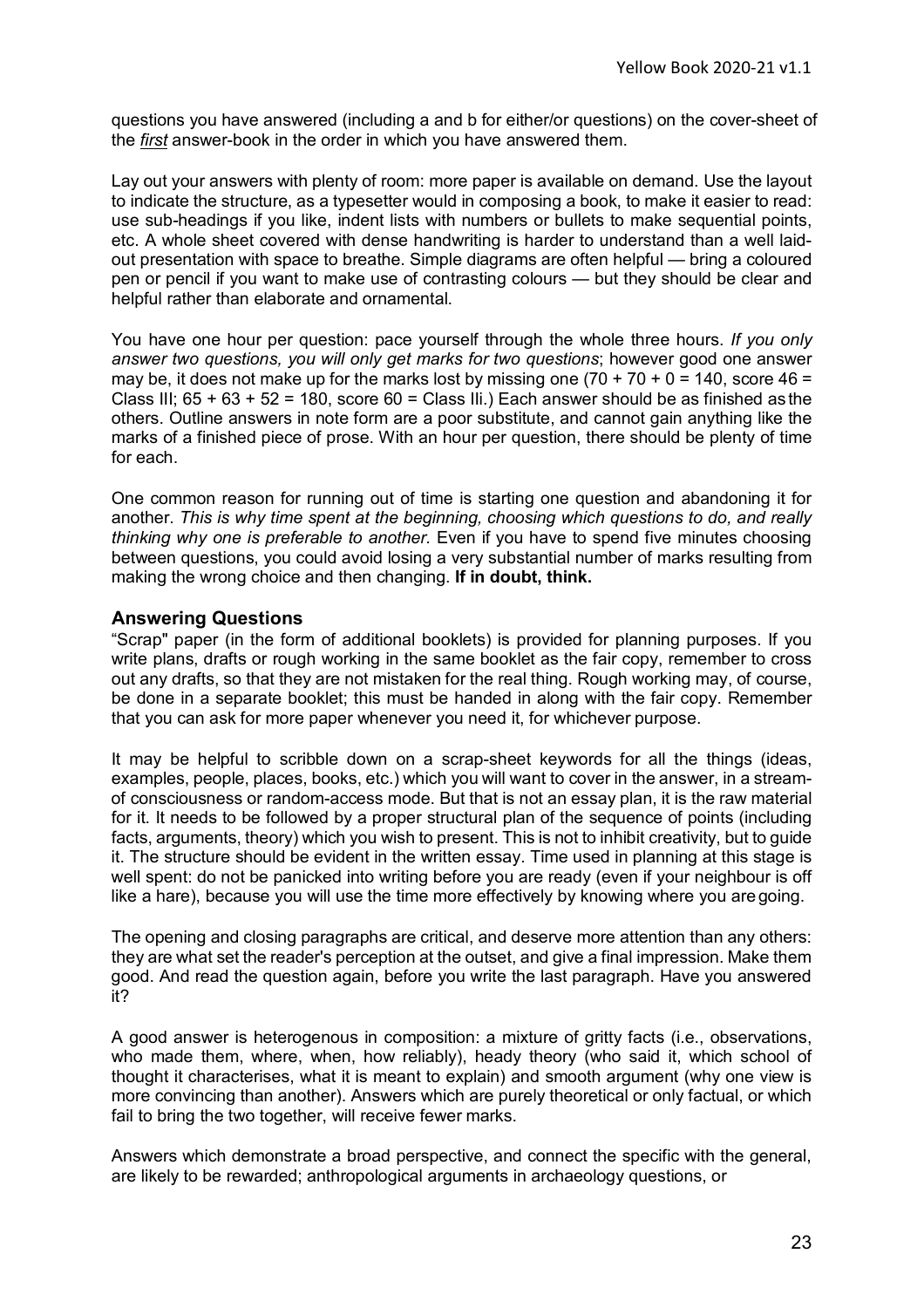archaeological examples in anthropology questions, are encouraged. Relevant examples drawn from subjects covered in options are also encouraged — that is what the options are for, to provide in-depth case studies; though if you simply reproduce much the same material in two papers, it will be noticed, and will not be evaluated so highly a second time. (But do not avoid using relevant examples because you think you may need them in another context.)

#### **Final Remarks**

Questions are set to give you the opportunity to show what you know and how well you understand it. Show that you share this enthusiasm.

**If you feel that you have suffered a serious disadvantage or have a legitimate concern after completing a written public exam then you must contact your College Tutor immediately**. In case of illness this will also need to be supported by a medical certificate.

*[Back to contents](#page-3-0)*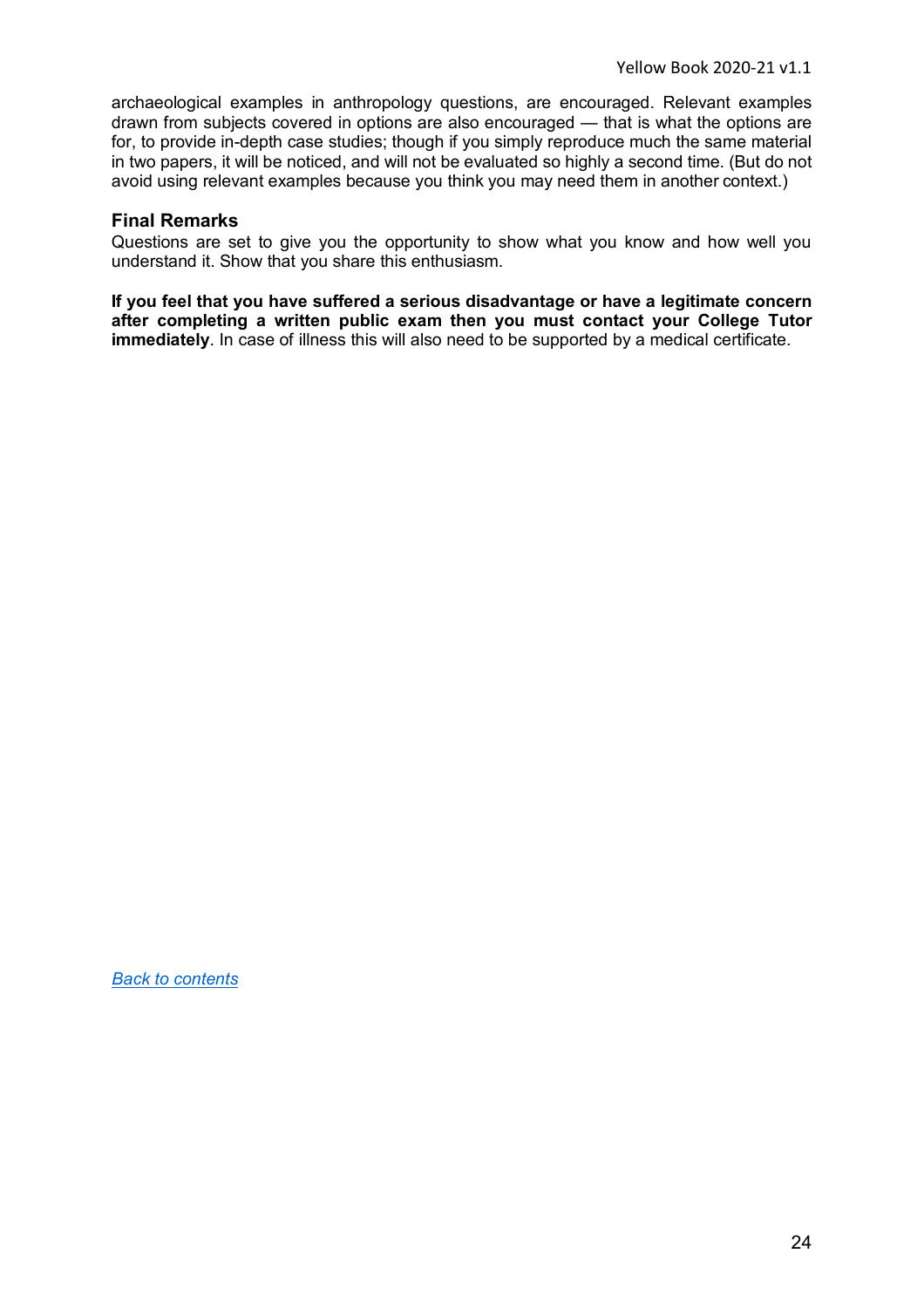# <span id="page-24-0"></span>**8. Fieldwork**

### <span id="page-24-1"></span>**8.1 Finding Fieldwork**

All BA Archaeology and Anthropology students must complete at least four weeks of approved fieldwork to be taken before the Long Vacation of the second year. The Sir Barry Cunliffe [Prize](http://www.arch.ox.ac.uk/current-undergraduates-prizes.html)  [for Fieldwork i](http://www.arch.ox.ac.uk/current-undergraduates-prizes.html)s awarded to the best fieldwork report.

When searching for fieldwork opportunities, students should in the first instance talk to their college tutor who will be able to advise them and my even be able to take them on a project. The following links will also be useful in your search:

#### **Archaeological Fieldwork**

- [Council for British Archaeology](http://new.archaeologyuk.org/fieldwork-and-conferences/)
- [Archaeology](http://www.projects-abroad.co.uk/volunteer-projects/archaeology/) Abroad
- [The Archaeological Fieldwork Opportunities](https://www.archaeological.org/fieldwork/afob) Bulletin
- Current [Archaeology](http://www.archaeology.co.uk/)
- **Past Horizons**

#### **Work Experience/Internships with local museums & heritage organisations**

Lots of museums offer work experience roles and you can contact them directly or ask the [Undergraduate Administrator](mailto:ugsupport@arch.ox.ac.uk) to liaise with them on your behalf. Be sure to ask them lots of questions about what the work experience day-to-day activities will be and ideally look for roles which are varied. Smaller, regional museums often have more need for volunteers and will have projects you can really get your teeth into so don't forget to ask in your home town. Here are a few links to get you started in your search:

- [Volunteer with Chiltern Open Air](https://www.coam.org.uk/get-involved/volunteering/) Museum
- [Oxford University Museums and Collections volunteering](http://www.museums.ox.ac.uk/volunteers) pages
- [Volunteer with Oxford City Council](https://www.oxford.gov.uk/info/20204/about_us/793/volunteer_with_us) Museum
- [National Trust](https://www.nationaltrust.org.uk/ways-to-volunteer) volunteer pages
- [English Heritage work experience](http://www.english-heritage.org.uk/support-us/volunteer/about-volunteering/) page
- [Hertfordshire Association of Museums work experience](http://www.hertfordshiremuseums.org.uk/museum-services.php?id=9) pages
- [The American Museum in Britain \(near Bath\) work](https://americanmuseum.org/about-the-museum/get-involved/work-experience/) experience

### <span id="page-24-2"></span>**8.2 Risk Assessments and Travel Insurance**

For the most up to date links for Fieldwork forms please visit the School website internal pages<https://www.arch.ox.ac.uk/fieldwork>

In accordance with University regulations, students who undertake fieldwork as an essential part of their course must complete a Fieldwork Risk Assessment form to be approved and signed by the Head of School prior to any work starting.

**NOTE**: If your fieldwork is anthropological in nature (e.g. it involves working with animals, interviewing people, etc.) then you must complete a **CUREC form** and submit an **Anthropology Risk Assessment form** instead which can both be found on the SAME website [\(https://www.anthro.ox.ac.uk/safety-fieldwork-and-ethics\)](https://www.anthro.ox.ac.uk/safety-fieldwork-and-ethics).

Please Note - you need to allow a **minimum of six weeks** prior to your date of travel for the necessary paperwork to be completed. All first year BA Arch & Anth first years must submit their risk assessment by **Week 4 of Trinity Term** at the latest.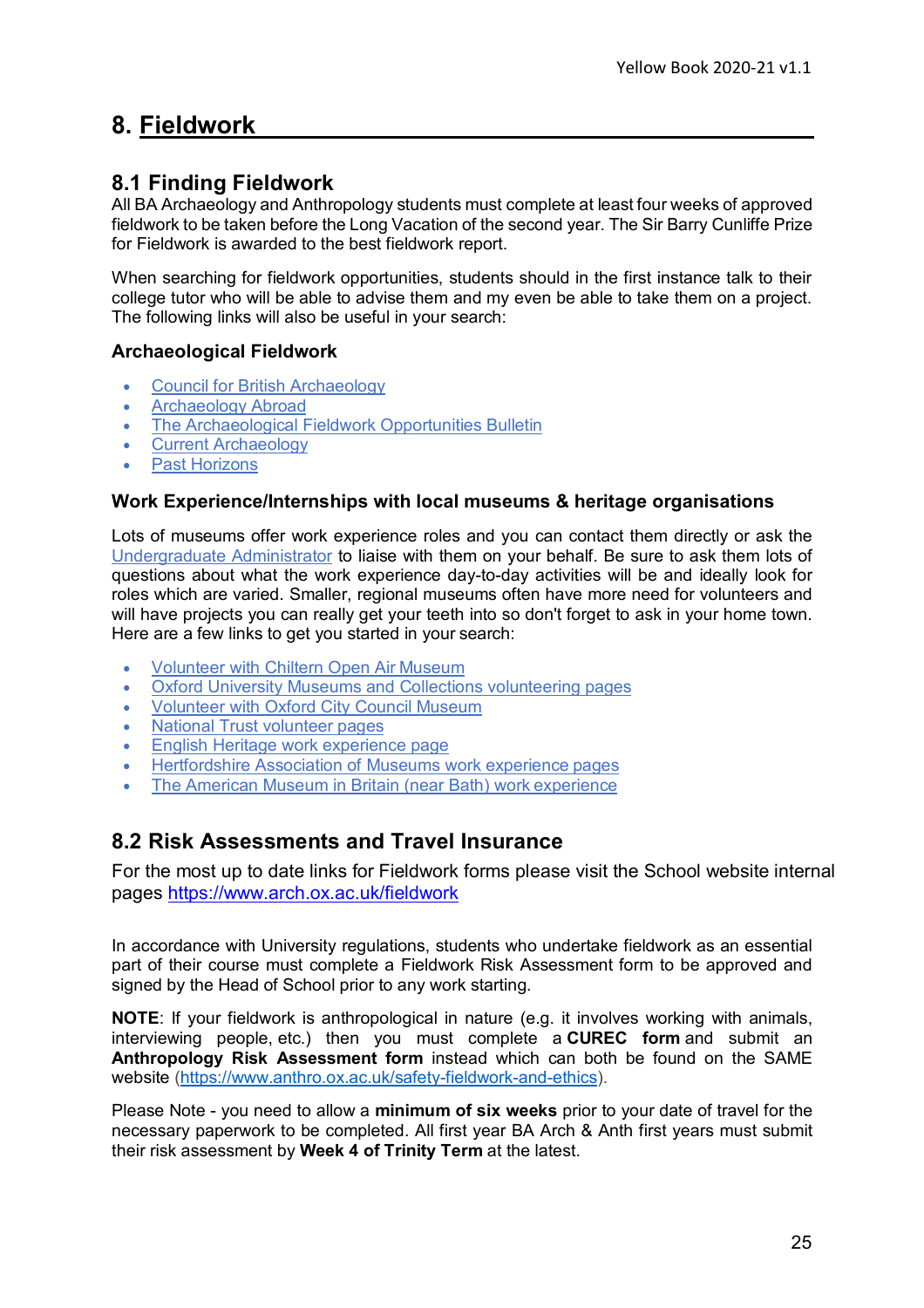#### **Travel Insurance**

You must also apply for **University travel insurance** and you will need to complete [a travel](https://travelinsurance.admin.ox.ac.uk/LandingPage/LandingPage) insurance application available here:

<https://travelinsurance.admin.ox.ac.uk/LandingPage/LandingPage> .

Please submit this (with as much detail as you can - flight bookings can be confirmed at a later date). It will require you to upload your Risk Assessment form.

Once your Risk Assessement has been signed off by the Head of School, you can download and take the policy form and emergency contact details with you on your travels: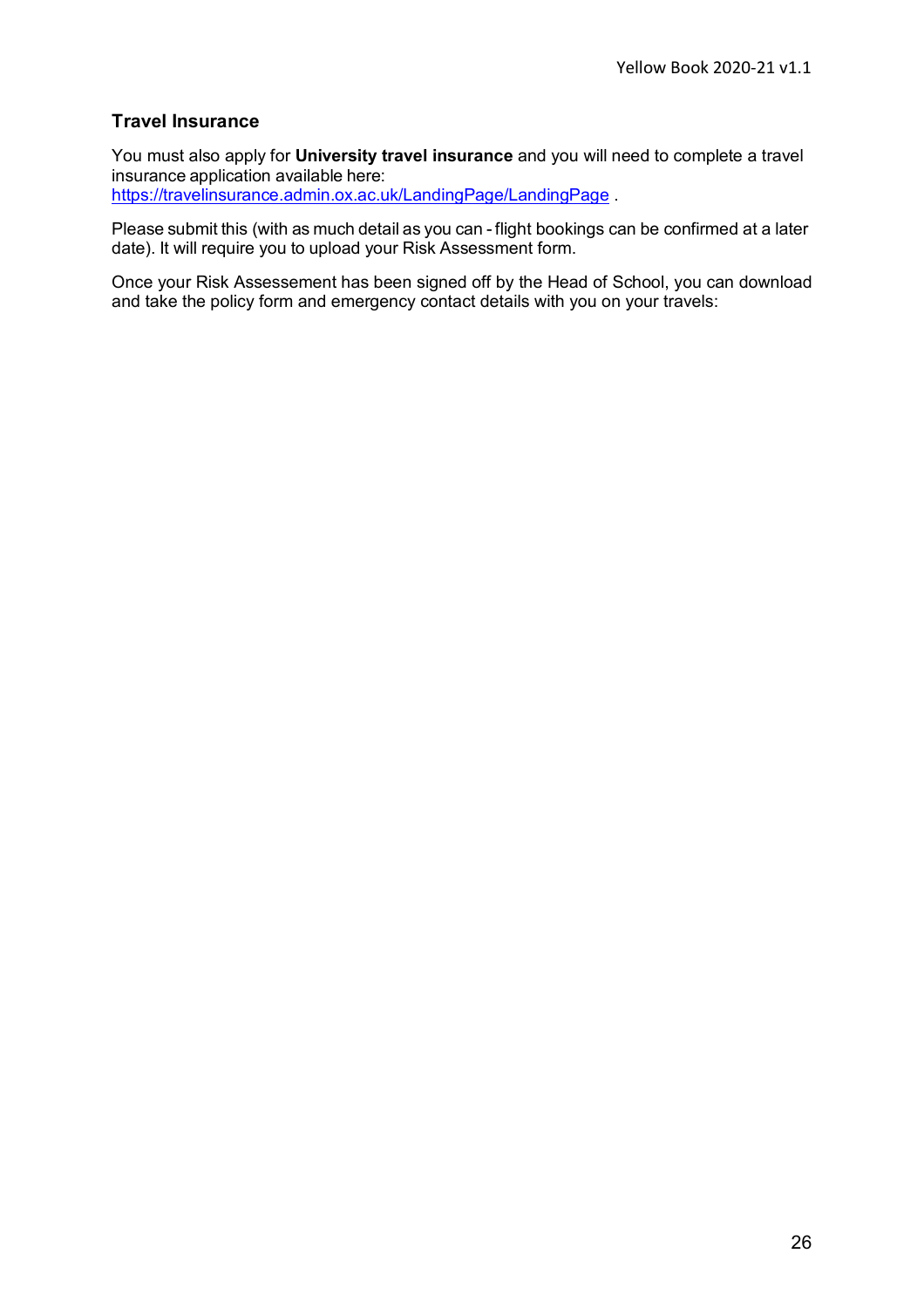# <span id="page-26-0"></span>**9. Plagiarism**

#### **Academic Integrity: Good Practice in Citation, and the Avoidance of Plagiarism**

If you are unclear about how to take notes or use web- sourced material properly, or what is acceptable practice when writing your essay, project report, dissertation etc, please ask for advice from your tutor. The most up-to-date advice and information about plagiarism and how to avoid it is also available here at [www.ox.ac.uk/students/academic/goodpractice/](http://www.ox.ac.uk/students/academic/goodpractice/)

Section 5.4 of the Proctor and Assessors' Student Handbook (available here: [http://www.admin.ox.ac.uk/proctors/info/pam/\)](http://www.admin.ox.ac.uk/proctors/info/pam/) has the following statement about plagiarism:

*All students must carefully read Regulations 3, 4, 5 and 6 in the Proctors' Disciplinary Regulations for University Examinations, which make clear that:*

- *you must always indicate to the examiners when you have drawn on the work of others*
- *other people's original ideas and methods should be clearly distinguished from your own*
- *other people's words, illustrations, diagrams etc should be clearly indicated regardless of whether they are copied exactly, paraphrased, or adapted*
- *material you have previously submitted for examination, at this University or elsewhere, cannot be re-used unless specifically permitted in the special Subject Regulations.*

Failure to acknowledge your sources by clear citation and referencing constitutes plagiarism. The University reserves the right to use software applications to screen any individual's submitted work for matches either to published sources or to other submitted work. In some examinations, all candidates are asked to submit electronic copies of essays, dissertations etc for screening by 'Turnitin'. Any matches might indicate either plagiarism or collusion. Although you are encouraged to use electronic resources in academic work, you must remember that the plagiarism regulations apply to online material and other digital material just as much as they do to printed material.

The University's Education Committee has also produced and approved an extensive set of web pages, including new video resources on academic skills such as note-taking and time management. These can be found via <http://www.ox.ac.uk/students/academic/guidance/skills>

The University has also invested in a new Plagiarism Awareness online course [\(https://weblearn.ox.ac.uk/portal/hierarchy/skills/plag\)](https://weblearn.ox.ac.uk/portal/hierarchy/skills/plag) which you are strongly advised to complete early in your course of studies.

If University examiners believe that material submitted by a candidate may be plagiarised, they will refer the matter to the Proctors. The Proctors will suspend a student's examination while they fully investigate such cases (this can include interviewing the student). If they consider that a breach of the disciplinary regulations has occurred, the Proctors are empowered to refer the matter to the Student Disciplinary Panel. Where plagiarism is proven, it will be dealt with severely: in the most extreme cases, this can result in the student's career at Oxford being ended by expulsion from the University.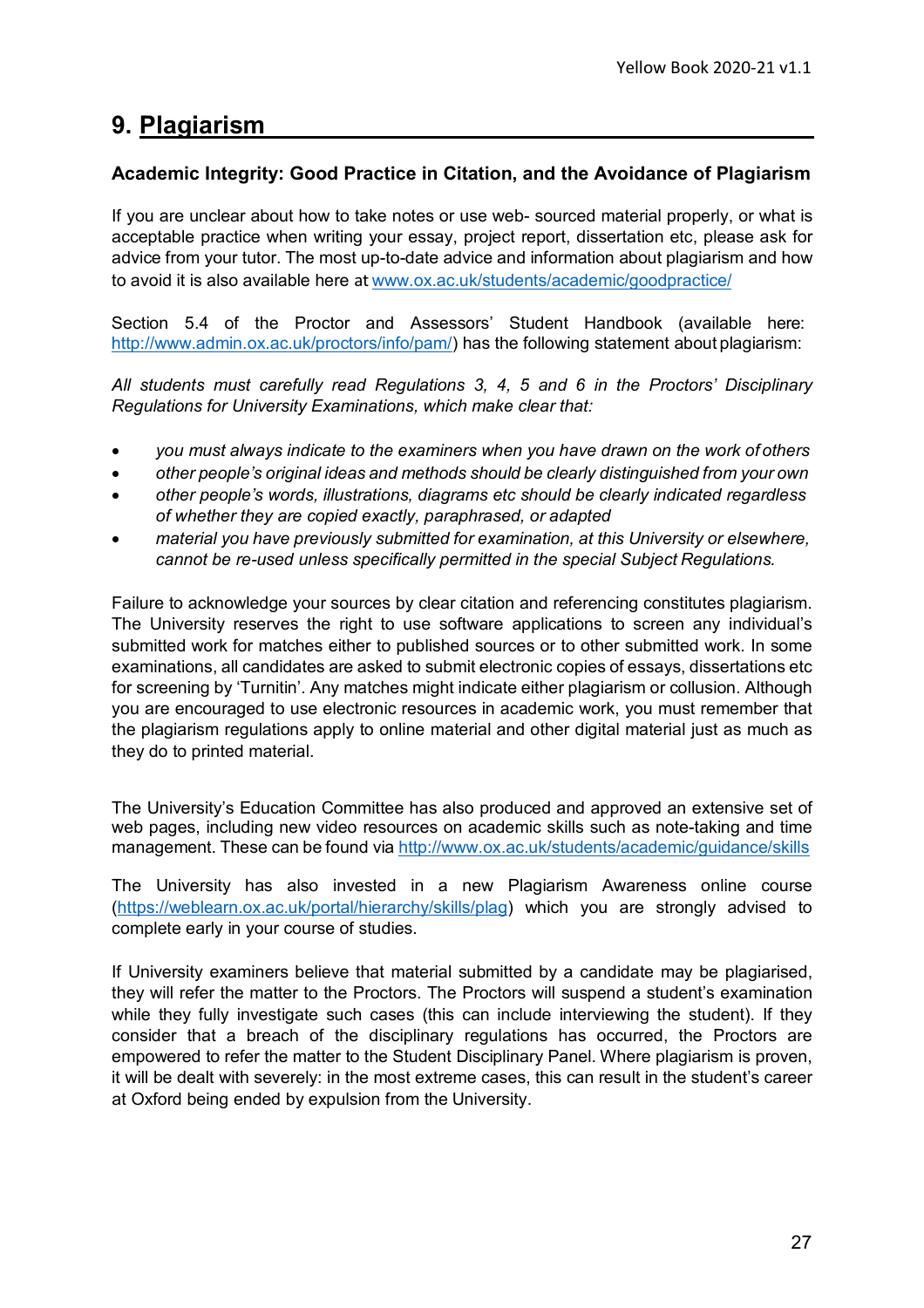# <span id="page-27-0"></span>**10. Audio Recording of Lectures**

The Standing Committee acknowledges that students may wish to record teaching sessions to support their learning. This practice may be used to supplement students' lecture experiences and help them to concentrate on actively participating in classes. The Standing Committee also recognizes that legal issues arise in relation to the recording of lectures, as students, staff and external parties have rights regarding their work and participation. Copyright and data protection laws are applicable whenever personal data is being processed, including where recording is being made of identifiable living individuals. This policy aims to protect the intellectual and privacy rights of individuals by setting out the conditions under which recording may occur and by specifying the consequences of breaching this policy.

#### **Definitions and Other Premises**

- 1. This policy applies to all students and staff involved in teaching and learning.
- 2. The term "recording" refers to audio recording alone. Video recording and photographs are not permitted.
- 3. The term "lecturer" refers to any University employee involved in teaching and learning.
- 4. This policy does not cover small group teaching (tutorial, seminar, student-led presentation, or other meetings). This policy sets out the conditions for recording lectures only.
- 5. Copyright does not belong to the student making the recording.
- 6. By recording identifiable living individuals, individuals are processing their personal data, which needs their consent.
- 7. Recorded lectures build on the value of the lecture and should not be seen as a replacement for lecture attendance.

#### **Permission to Record**

- 1. All students may record a lecture after the lecturer has granted them permission. There is no requirement for disabled students to seek permission additional to that already granted to them by virtue of their disability.
- 2. Permission to record a session is granted to a student on the understanding that no intellectual property right in the recording passes to the student.
- 3. Lecturers should normally give permission unless they have good reason not to: this includes, but is not limited to, the inclusion of sensitive material, the infringement of copyright, data protection or commercial intellectual property.
- 4. If the lecturer does not grant permission, then an alternative format may be provided when feasible and deemed to be an appropriate adjustment (e.g. transcript of the lecture).
- 5. When permission has been granted to record the lecture, the lecturer should tell all the students that permission has been granted.
- 6. The method of recording should be discrete and not intrusive.
- 7. The Standing Committee regards making lecture slides available through Weblearn (with or without audio) as good practice
- 8. Permission to record may not be given, at the lecturer's discretion, if the recording is available by podcast or other method on the web.
- 9. Students cannot record on behalf of others, except in the case of properly designated note-takers for disabled students.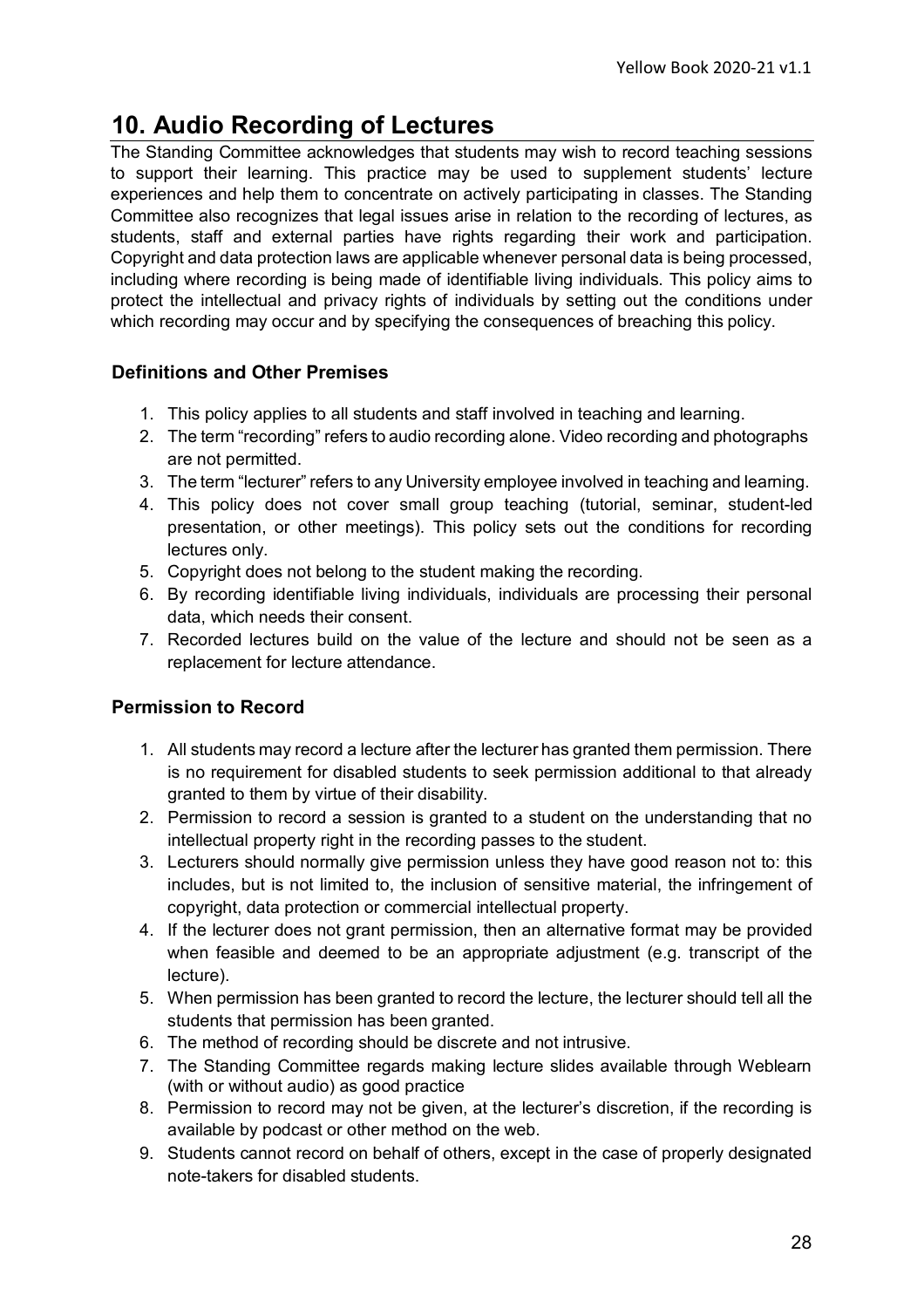# <span id="page-28-0"></span>**11. Equality and Diversity Unit**

The **Equality and Diversity Unit** promotes equality, values diversity and supports departments/faculties and colleges in maintaining a working, learning and social environment in which the rights and dignity of all members of the university community are respected. It aims to ensure that no student will be treated less favourably on the grounds of age, disability, gender, gender reassignment, marriage and civil partnership, pregnancy and maternity, race, religion and/or belief, and sexual orientation. For more information on the networks and activities the Unit supports, visit: [www.admin.ox.ac.uk/eop/.T](http://www.admin.ox.ac.uk/eop/)hese include:

- LGBT Staff Network (staff and graduate students)
- Race Equality Network (staff and students)
- Oxford Women's Network (staff and students)
- LGBT History Month
- Black History Month

The Equality and Diversity Unit supports a network of over 300 harassment advisors in departments/faculties and colleges and a central Harassment Advisory Service. For more information on the University's Harassment and Bullying policy and the support available for students visit:<http://www.admin.ox.ac.uk/eop/harassmentadvice/>

The Disability Advisory Service (DAS) can provide information, advice and guidance on the way in which a particular disability may impact on a your student experience at the University and assist with organising disability-related study support. For more information visit: <http://www.ox.ac.uk/students/shw/das/>

The Counselling Service is here to help you address personal or emotional problems thatget in the way of having a good experience at Oxford and realising your full academic and personal potential. They offer a free and confidential service. For more information visit: <http://www.ox.ac.uk/students/shw/counselling/>

A range of services led by students are available to help provide support to other students, peer support, OUSU Student Advice Service and Nightline. For more information visit: <http://www.ox.ac.uk/students/shw/peer/>

*[Back to contents](#page-3-0)*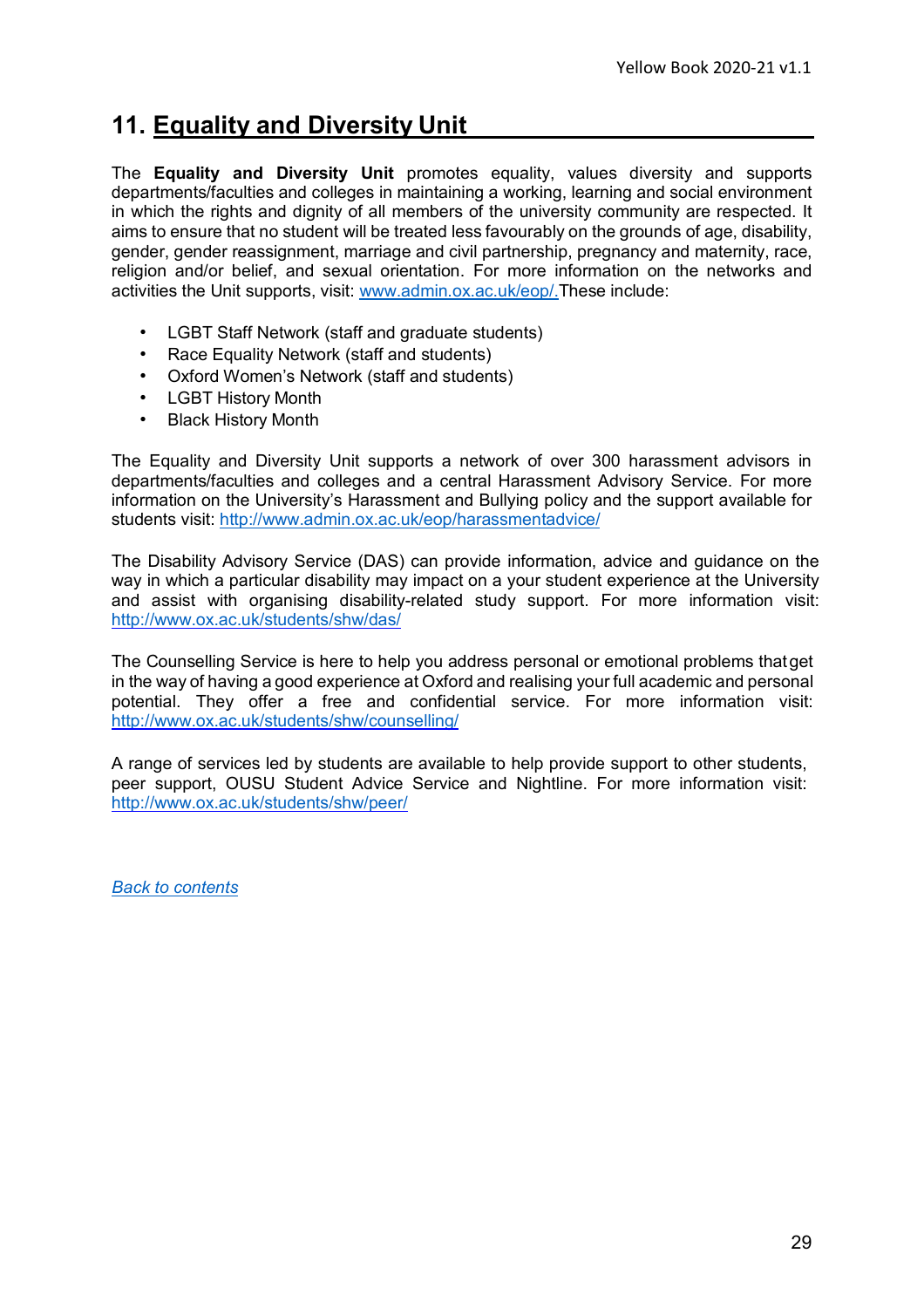# <span id="page-29-0"></span>**12. Student representation in the degree**

An **Undergraduate Representative** (elected by ballot at the end of each Trinity Term) attends meetings of the Standing Committee for Archaeology and Anthropology, the School of Archaeology Board and the Committee for the School of Archaeology.

The Undergraduate Representative convenes and chairs the **Student Liaison Meetings**, scheduled once a term, which provides an informal setting for discussion of a wide range of topics. The Chairman of the Standing Committee is invited to attend.

**Feedback** is an important aspect of ongoing course development. Feedback is a important aspect of ongoing course development. Students will be given the opportunity to respond and provide feedback to the lecture courses they receive. It is hoped to move this to an online format this year, however a sample questionnaire is provided on the following page by way of example. Responses are anonymous and comments are circulated to members of the Standing Committee/Course co-ordinators.

Contact: [ugrep@arch.ox.ac.uk](mailto:ugrep@arch.ox.ac.uk)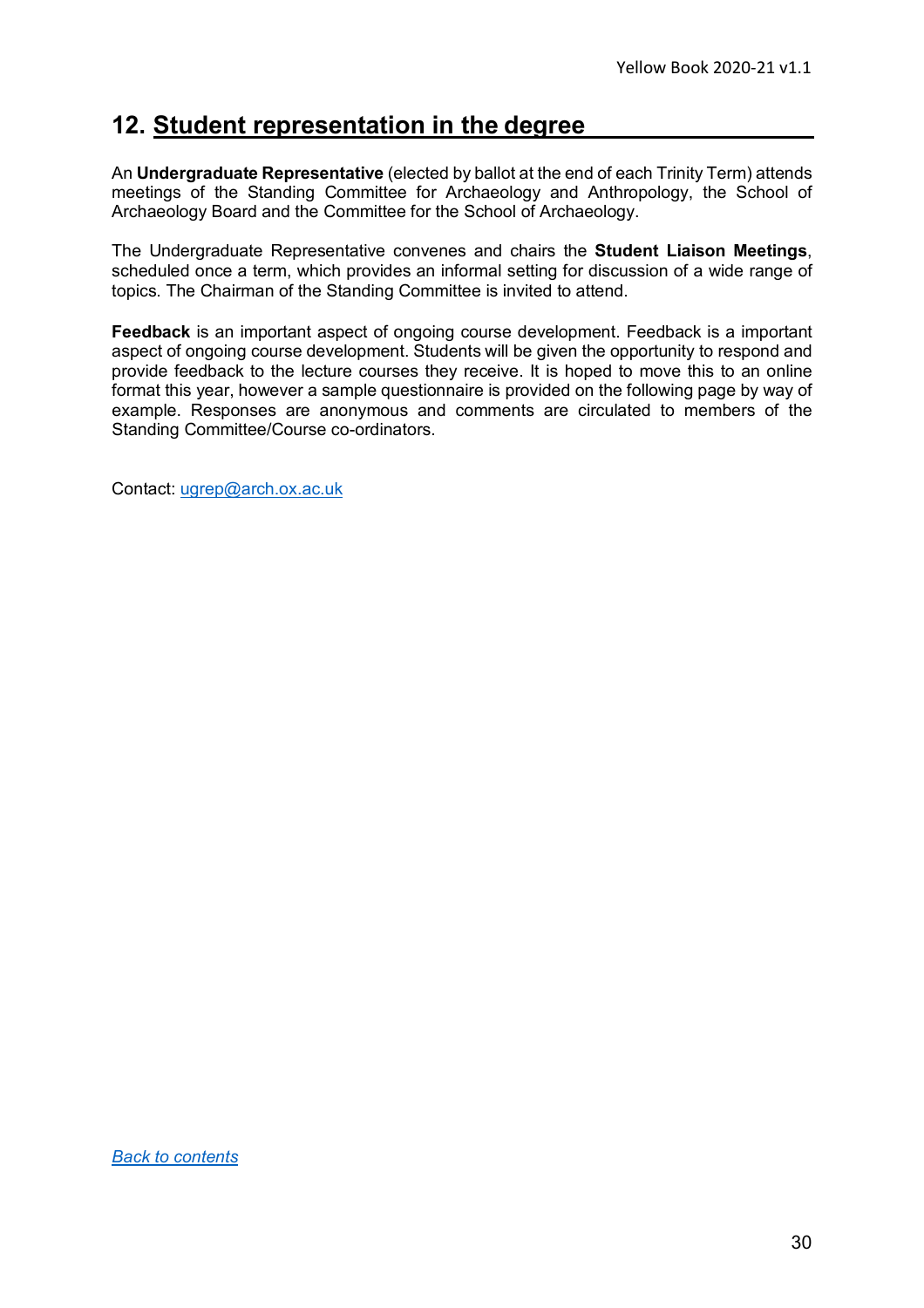# <span id="page-30-0"></span>**13. Complaints**

The procedures adopted by the Proctors in relation to complaints and academic appeals are<br>
described on the Proctors' proctors' webpage: described on the Proctors' webpage: [http://www.proctors.ox.ac.uk/complaintsandacademicappeals/](http://www.proctors.ox.ac.uk/complaintsandacademicappeals), the Student Handbook [\(http://www.proctors.ox.ac.uk/handbook/handbook/\)](http://www.proctors.ox.ac.uk/handbook/handbook/) and the relevant Council regulations (<http://www.admin.ox.ac.uk/statutes/>).

Students should also be aware that the University has procedures in place for hearing and acting on complaints of any sort and all students are referred to the Proctors' and Assessor's handbook *Essential Information for Students* for advice in these matters.

Many sources of advice are available within colleges, within faculties/departments and from bodies like the Student Advice Service provided by OUSU or the Counselling Service.Oxford Nightline, a confidential listening and information service run for students by students, is open 8pm until 8am from Noughth to Ninth Week each term. Students can phone (2)70270 or visit at 16 Wellington Square.

The Standing Committee, Course Co-ordinators and College Tutors do their best to ensure that the organisation and teaching of the course are carried out in an efficient, friendly and productive way, but all are aware that problems can occur and that there are a number of ways in which dissatisfactions can arise. General areas of concern about provision affecting students as a whole should be raised via the Undergraduate Representative on the committees that he/she attends.

If your concern or complaint relates to teaching or other provision made by the Schools of Archaeology or Anthropology (i.e. lectures/practical classes/seminars), then you should raise it with your College Tutor or the course co-ordinator. If your concern or complaint relates to teaching arranged by your College (i.e. tutorials), then you should raise it with your College Tutor**. The Standing Committee cannot intervene in the arrangement or conduct of College-based teaching.**

If the problem is with the College Tutor/Director of Studies, you should first turn to authorities within the college. In every college it is the concern of the Senior Tutor that subjects are well looked after, and if you believe that not to be the case with Archaeology and Anthropology in your college it is important that the Senior Tutor in the college be made aware of that. If the Senior Tutor is unable or unwilling to help then it may help to turn to the Chairman or Secretary of the Standing Committee for Archaeology and Anthropology; they will certainly be able to advise you on how reasonable/unreasonable your complaint is, and they may be able to intervene, although once again it is important to remember that the Standing Committee has no status within colleges.

In matters of harassment a special procedure applies. The University regards harassment as unacceptable. Harassment is defined as unwarranted behaviour which disrupts your work, reduces your quality of life or creates an offensive working or social environment; it includes bullying, verbal or physical abuse, unwelcome sexual advances or other hostile acts or expressions relating to your sex, sexual orientation, religion. Harassment is a University Offence for which penalties range from reprimand to expulsion. Colleges have and advertise the existence of harassment advisers and the Standing Committee also appoints advisers *(currently Professor C. Gosden, Institute of Archaeology, tel. (2)88012).* The University has also created an Advisory Panel of Senior Members appointed by the Proctors. This panel is responsible for supporting, coordinating and monitoring the effectiveness of the University's arrangements for dealing with harassment, but you may approach also members of this panel directly on (2)70760, a number specially designated for this purpose.